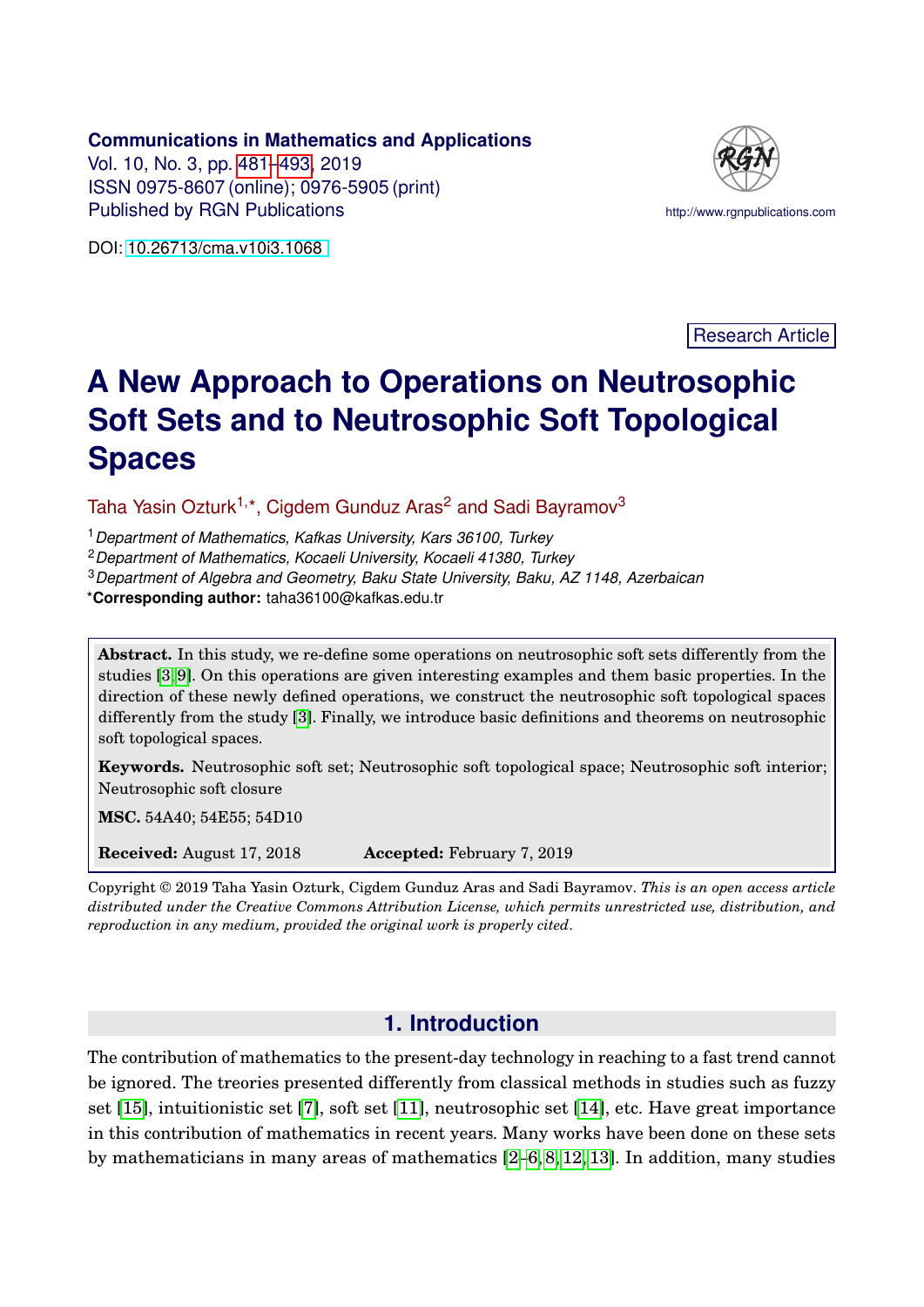on different combination of these set theories have been presented [\[1,](#page-12-11) [9,](#page-12-1) [10\]](#page-12-12). One of them is Neurosophic soft sets [\[14\]](#page-12-5). Neutrosophic soft topological spaces was presented by Bera in his work [\[3\]](#page-12-0).

In our study, the intersection, union, AND, OR and difference operations are re-defined on the neutrosophic soft sets in contrast to the studies [\[3,](#page-12-0) [9\]](#page-12-1), and the properties related to these operations are presented. Then, considering these newly defined processes, unlike [\[3\]](#page-12-0), neutrosophic soft topology is reconstructed. In addition, relations between the spaces neutrosophic soft topology, fuzzy soft topology and fuzzy topology are observed. Finally, by defining interior and closure operations, fundamental theorems for neutrosophic soft topological spaces are proved and some examples on the subject are given.

In the preliminaries section, we give fundamental information for the study. In the next section, the operations of union, intersection, difference, AND, OR on neutrosophic soft sets are redefined and their properties are investigated. Then, the next section studies the neutrosophic soft topology and their notions based on these redefined operations. Finally, we provide a conclusion section about these new concepts for our paper.

## **2. Preliminaries**

In this section, we will give some preliminary information for the present study.

**Definition 1** ([\[14\]](#page-12-5))**.** A neutrosophic set *A* on the universe of discourse *X* is defined as:

 $A = \{ \langle x, T_A(x), I_A(x), F_A(x) \rangle : x \in X \},\$ 

where *T*, *I*, *F* : *X*  $\rightarrow$  ]<sup>-</sup>0,1<sup>+</sup>[ and <sup>-</sup>0 ≤ *T<sub>A</sub>*(*x*) + *I<sub>A</sub>*(*x*) + *F<sub>A</sub>*(*x*) ≤ 3<sup>+</sup>.

**Definition 2** ([\[11\]](#page-12-4)). Let *X* be an initial universe, *E* be a set of all parameters and  $P(X)$  denotes the power set of *X*. A pair  $(F, E)$  is called a soft set over *X*, where *F* is a mapping given by  $F: E \to P(X)$ .

In other words, the soft set is a parameterized family of subsets of the set *X*. For  $e \in E$ ,  $F(e)$ may be considered as the set of *e*-elements of the soft set  $(F, E)$ , or as the set of *e*-approximate elements of the soft set, i.e.,

 $(F, E) = \{(e, F(e)) : e \in E, F : E \rightarrow P(X)\}.$ 

Firstly, neutrosophic soft set defined by Maji [\[9\]](#page-12-1) and later this concept has been modified by Deli and Bromi [\[8\]](#page-12-8) as given below:

**Definition 3.** Let *X* be an initial universe set and *E* be a set of parameters. Let *P*(*X*) denote the set of all neutrosophic sets of *X*. Then, a neutrosophic soft set  $(\widetilde{F}, E)$  over *X* is a set defined by a set valued function  $\widetilde{F}$  representing a mapping  $\widetilde{F}: E \to P(X)$  where  $\widetilde{F}$  is called approximate function of the neutrosophic soft set  $(F, E)$ . In other words, the neutrosophic soft set is a parameterized family of some elements of the set *P*(*X*) and therefore it can be written as a set of ordered pairs,

$$
(\widetilde{F},E) = \{ (e, \langle x, T_{\widetilde{F}(e)}(x), I_{\widetilde{F}(e)}(x), F_{\widetilde{F}(e)}(x) \rangle : x \in X) : e \in E \},\
$$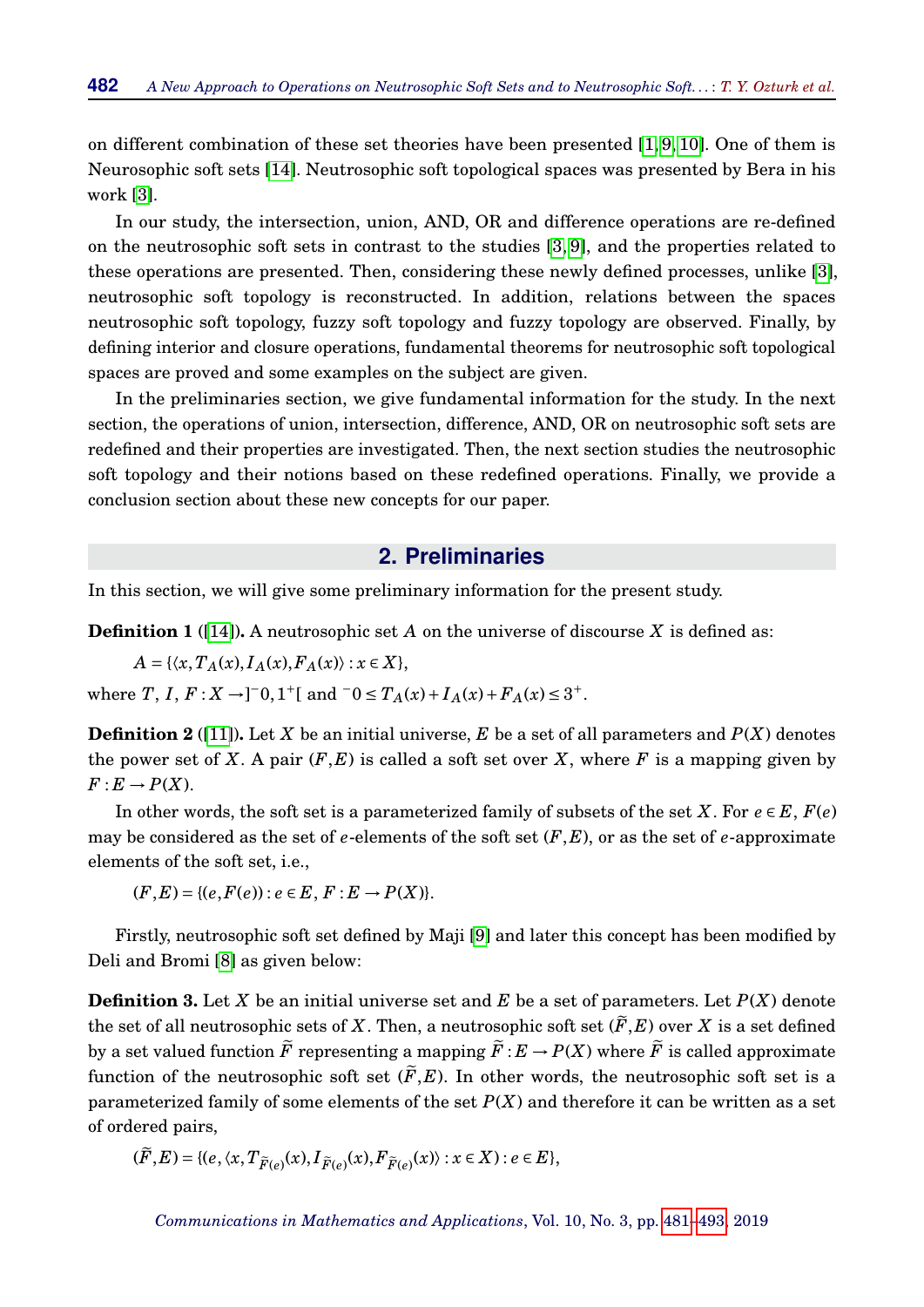where  $T_{\tilde{F}(e)}(x)$ ,  $I_{\tilde{F}(e)}(x)$ ,  $F_{\tilde{F}(e)}(x) \in [0,1]$ , respectively called the truth-membership, indeterminacy-membership, falsity-membership function of  $F(e)$ . Since supremum of each *T*, *I*, *F* is 1 so the inequality  $0 \le T_{\tilde{F}(e)}(x) + I_{\tilde{F}(e)}(x) + F_{\tilde{F}(e)}(x) \le 3$  is obvious.

**Definition 4** ([\[3\]](#page-12-0)). Let  $(\widetilde{F}, E)$  be neutrosophic soft set over the universe set *X*. The complement of  $(\widetilde{F}, E)$  is denoted by  $(\widetilde{F}, E)^c$  and is defined by:

$$
(\widetilde{F},E)^c = \{ (e, \langle x, F_{\widetilde{F}(e)}(x), 1 - I_{\widetilde{F}(e)}(x), T_{\widetilde{F}(e)}(x) \rangle : x \in X) : e \in E \}.
$$

Obvious that,  $((\widetilde{F}, E)^c)^c = (\widetilde{F}, E)$ .

**Definition 5** ([\[9\]](#page-12-1)), Let  $(\tilde{F}, E)$  and  $(\tilde{G}, E)$  be two neutrosophic soft sets over the universe set X.  $(\widetilde{F}, E)$  is said to be neutrosophic soft subset of  $(\widetilde{G}, E)$  if  $T_{\widetilde{F}(e)}(x) \leq T_{\widetilde{G}(e)}(x)$ ,  $I_{\widetilde{F}(e)}(x) \leq I_{\widetilde{G}(e)}(x)$ ,  $F_{\widetilde{F}(e)}(x) \geq F_{\widetilde{G}(e)}(x)$ , for all  $e \in E$ , for all  $x \in X$ . It is denoted by  $(\widetilde{F}, E) \subseteq (\widetilde{G}, E)$ .

 $(\widetilde{F}, E)$  is said to be neutrosophic soft equal to  $(\widetilde{G}, E)$  if  $(\widetilde{F}, E)$  is neutrosophic soft subset of  $(\widetilde{G}, E)$ and  $(\widetilde{G}, E)$  is neutrosophic soft subset of  $(\widetilde{F}, E)$ . It is denoted by  $(\widetilde{F}, E) = (\widetilde{G}, E)$ .

#### **3. A New Approach to Operations on Neutrosophic Soft Sets**

In this section, the operations of union, intersection, difference, AND, OR on neutrosophic soft sets are defined differently from the studies [\[3,](#page-12-0) [9\]](#page-12-1). In addition, basic properties of these operations will be presented.

**Definition 6.** Let  $(\widetilde{F}_1, E)$  and  $(\widetilde{F}_2, E)$  be two neutrosophic soft sets over the universe set *X*. Then their union is denoted by  $(\widetilde{F}_1, E) \cup (\widetilde{F}_2, E) = (\widetilde{F}_3, E)$  and is defined by:

$$
(\widetilde{F}_3,E) = \{ (e, \langle x, T_{\widetilde{F}_3(e)}(x), I_{\widetilde{F}_3(e)}(x), F_{\widetilde{F}_3(e)}(x) \rangle : x \in X) : e \in E \},\
$$

where

$$
T_{\widetilde{F}_3(e)}(x) = \max\{T_{\widetilde{F}_1(e)}(x), T_{\widetilde{F}_2(e)}(x)\},
$$
  
\n
$$
I_{\widetilde{F}_3(e)}(x) = \max\{I_{\widetilde{F}_1(e)}(x), I_{\widetilde{F}_2(e)}(x)\},
$$
  
\n
$$
F_{\widetilde{F}_3(e)}(x) = \min\{F_{\widetilde{F}_1(e)}(x), F_{\widetilde{F}_2(e)}(x)\}.
$$

**Definition 7.** Let  $(\widetilde{F}_1, E)$  and  $(\widetilde{F}_2, E)$  be two neutrosophic soft sets over the universe set *X*. Then their intersection is denoted by  $(\widetilde{F}_1, E) \cap (\widetilde{F}_2, E) = (\widetilde{F}_3, E)$  and is defined by:

$$
(\widetilde{F}_3,E)=\{(e,\langle x,T_{\widetilde{F}_3(e)}(x),I_{\widetilde{F}_3(e)}(x),F_{\widetilde{F}_3(e)}(x)\rangle : x\in X): e\in E\},\
$$

where

$$
T_{\widetilde{F}_3(e)}(x) = \min\{T_{\widetilde{F}_1(e)}(x), T_{\widetilde{F}_2(e)}(x)\},
$$
  
\n
$$
I_{\widetilde{F}_3(e)}(x) = \min\{I_{\widetilde{F}_1(e)}(x), I_{\widetilde{F}_2(e)}(x)\},
$$
  
\n
$$
F_{\widetilde{F}_3(e)}(x) = \max\{F_{\widetilde{F}_1(e)}(x), F_{\widetilde{F}_2(e)}(x)\}.
$$

**Definition 8.** Let  $(\widetilde{F}_1, E)$  and  $(\widetilde{F}_2, E)$  be two neutrosophic soft sets over the universe set *X*. Then " $(\widetilde{F}_1, E)$  difference  $(\widetilde{F}_2, E)$ " operation on them is denoted by  $(\widetilde{F}_1, E) \setminus (\widetilde{F}_2, E) = (\widetilde{F}_3, E)$  and is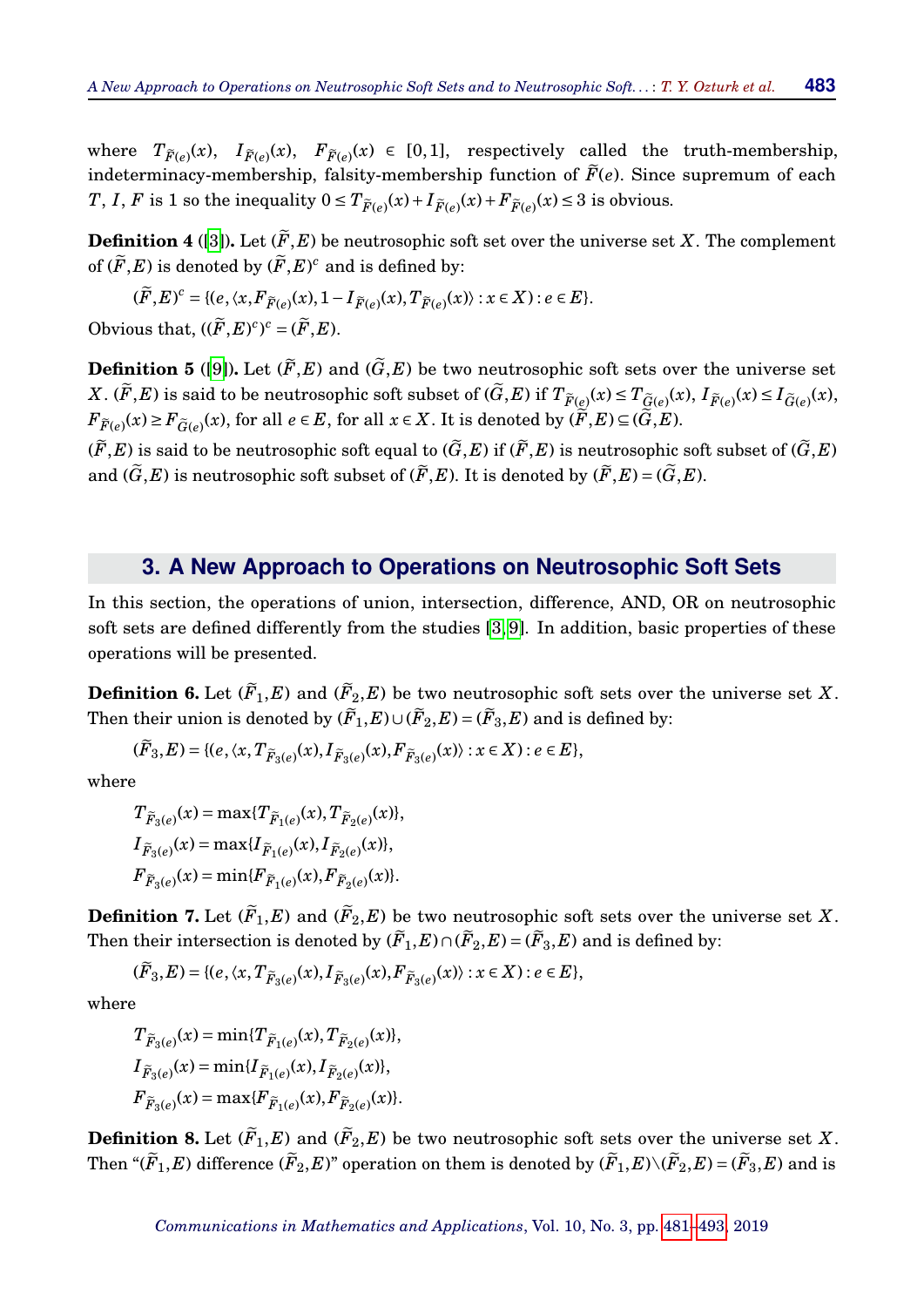defined by  $(\widetilde{F}_3, E) = (\widetilde{F}_1, E) \cap (\widetilde{F}_2, E)^c$  as follows:

$$
(\widetilde{F}_3,E) = \{ (e, \langle x, T_{\widetilde{F}_3(e)}(x), I_{\widetilde{F}_3(e)}(x), F_{\widetilde{F}_3(e)}(x) \rangle : x \in X \} : e \in E \},\
$$

where

$$
T_{\widetilde{F}_3(e)}(x) = \min\{T_{\widetilde{F}_1(e)}(x), F_{\widetilde{F}_2(e)}(x)\},
$$
  
\n
$$
I_{\widetilde{F}_3(e)}(x) = \min\{I_{\widetilde{F}_1(e)}(x), 1 - I_{\widetilde{F}_2(e)}(x)\},
$$
  
\n
$$
F_{\widetilde{F}_3(e)}(x) = \max\{F_{\widetilde{F}_1(e)}(x), T_{\widetilde{F}_2(e)}(x)\}.
$$

**Definition 9.** Let  $\{(\widetilde{F}_i, E) | i \in I\}$  be a family of neutrosophic soft sets over the universe set *X*. Then

$$
\bigcup_{i\in I} (\widetilde{F}_i, E) = \{(e, \langle x, \sup[T_{\widetilde{F}_i(e)}(x)]_{i\in I}, \sup[I_{\widetilde{F}_i(e)}(x)]_{i\in I}, \inf[T_{\widetilde{F}_i(e)}(x)]_{i\in I}\rangle : x \in X) : e \in E\},\
$$
\n
$$
\bigcap_{i\in I} (\widetilde{F}_i, E) = \{(e, \langle x, \inf[T_{\widetilde{F}_i(e)}(x)]_{i\in I}, \inf[I_{\widetilde{F}_i(e)}(x)]_{i\in I}, \sup[F_{\widetilde{F}_i(e)}(x)]_{i\in I}\rangle : x \in X) : e \in E\}.
$$

**Definition 10.** Let  $(\widetilde{F}_1, E)$  and  $(\widetilde{F}_2, E)$  be two neutrosophic soft sets over the universe set *X*. Then "AND" operation on them is denoted by  $(\widetilde{F}_1, E) \wedge (\widetilde{F}_2, E) = (\widetilde{F}_3, E \times E)$  and is defined by:

$$
(\widetilde{F}_3, E \times E) = \{((e_1, e_2), (x, T_{\widetilde{F}_3(e_1, e_2)}(x), I_{\widetilde{F}_3(e_1, e_2)}(x), F_{\widetilde{F}_3(e_1, e_2)}(x)) : x \in X): (e_1, e_2) \in E \times E\},\
$$

where

$$
\begin{aligned} T_{\widetilde{F}_3(e_1,e_2)}(x) &= \min\{T_{\widetilde{F}_1(e_1)}(x), T_{\widetilde{F}_2(e_2)}(x)\}, \\ I_{\widetilde{F}_3(e_1,e_2)}(x) &= \min\{I_{\widetilde{F}_1(e_1)}(x), I_{\widetilde{F}_2(e_2)}(x)\}, \\ F_{\widetilde{F}_3(e_1,e_2)}(x) &= \max\{F_{\widetilde{F}_1(e_1)}(x), F_{\widetilde{F}_2(e_2)}(x)\}. \end{aligned}
$$

**Definition 11.** Let  $(\widetilde{F}_1, E)$  and  $(\widetilde{F}_2, E)$  be two neutrosophic soft sets over the universe set *X*. Then "OR" operation on them is denoted by  $(\widetilde{F}_1, E) \vee (\widetilde{F}_2, E) = (\widetilde{F}_3, E \times E)$  and is defined by:

 $(\widetilde{F}_3, E \times E) = \{((e_1, e_2), \langle x, T_{\widetilde{F}_3(e_1, e_2)}(x), I_{\widetilde{F}_3(e_1, e_2)}(x), F_{\widetilde{F}_3(e_1, e_2)}(x) \rangle : x \in X) : (e_1, e_2) \in E \times E\},$ 

where

$$
T_{\widetilde{F}_3(e_1,e_2)}(x) = \max\{T_{\widetilde{F}_1(e_1)}(x), T_{\widetilde{F}_2(e_2)}(x)\},
$$
  
\n
$$
I_{\widetilde{F}_3(e_1,e_2)}(x) = \max\{I_{\widetilde{F}_1(e_1)}(x), I_{\widetilde{F}_2(e_2)}(x)\},
$$
  
\n
$$
F_{\widetilde{F}_3(e_1,e_2)}(x) = \min\{F_{\widetilde{F}_1(e_1)}(x), F_{\widetilde{F}_2(e_2)}(x)\}.
$$

- **Definition 12.** 1. A neutrosophic soft set  $(\widetilde{F}, E)$  over the universe set *X* is said to be null neutrosophic soft set if  $T_{\tilde{F}(e)}(x) = 0$ ,  $I_{\tilde{F}(e)}(x) = 0$ ,  $F_{\tilde{F}(e)}(x) = 1$ ; for all  $e \in E$ , for all  $x \in X$ . It is denoted by  $0_{(X,E)}.$ 
	- 2. A neutrosophic soft set  $(\widetilde{F}, E)$  over the universe set X is said to be absolute neutrosophic soft set if  $T_{\widetilde{F}(e)}(x) = 1$ ,  $I_{\widetilde{F}(e)}(x) = 1$ ,  $F_{\widetilde{F}(e)}(x) = 0$ ; for all  $e \in E$ , for all  $x \in X$ . It is denoted by  $1_{(X,E)}$ .

Clearly,  $0_{(X,E)}^c = 1_{(X,E)}$  and  $1_{(X,E)}^c = 0_{(X,E)}$ .

**Proposition 1.** *Let*  $(\widetilde{F}_1, E)$ *,*  $(\widetilde{F}_2, E)$  *and*  $(\widetilde{F}_3, E)$  *be neutrosophic soft sets over the universe set X. Then,*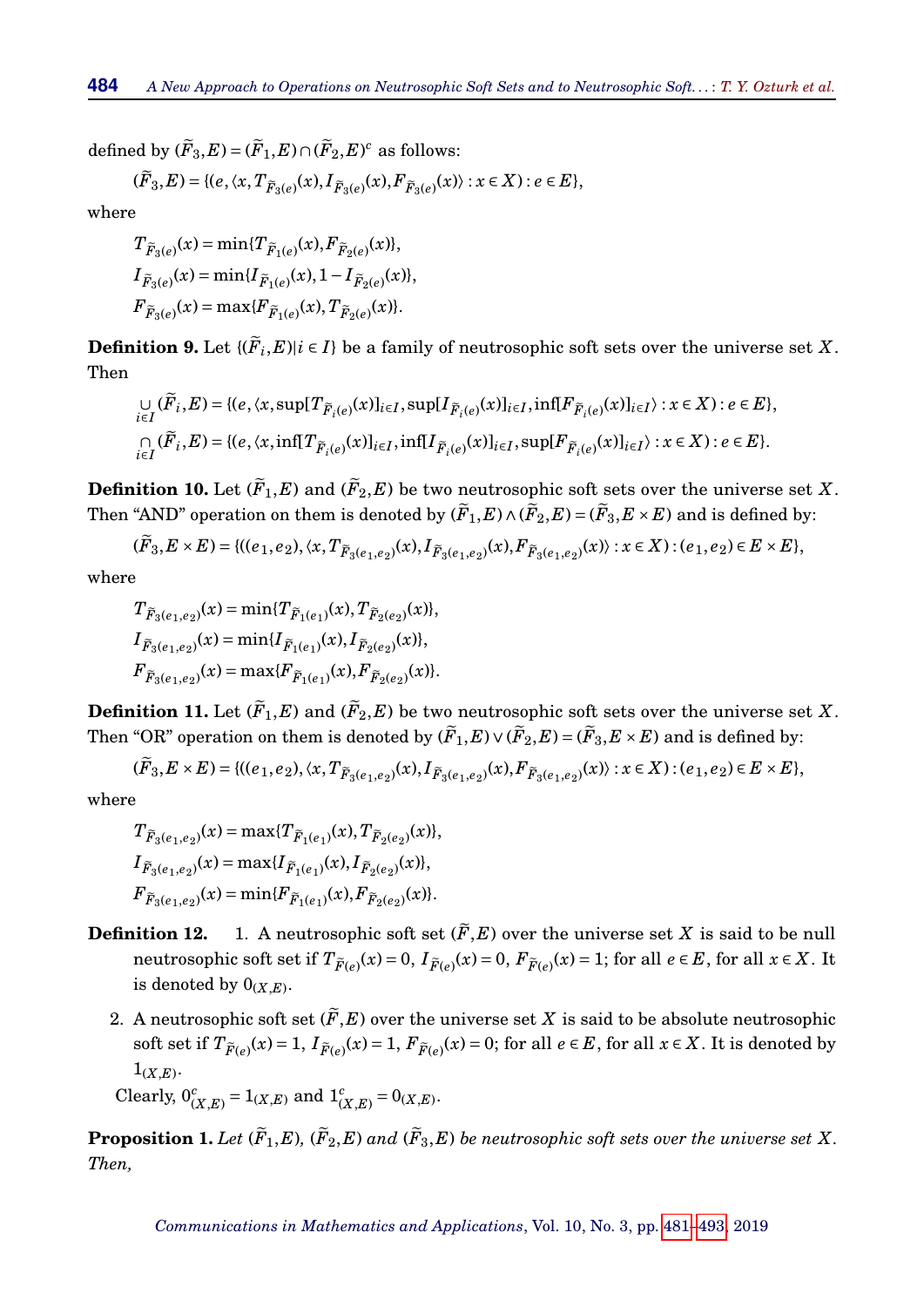- 1.  $(\widetilde{F}_1, E) \cup [(\widetilde{F}_2, E) \cup (\widetilde{F}_3, E)] = [(\widetilde{F}_1, E) \cup (\widetilde{F}_2, E)] \cup (\widetilde{F}_3, E)$  and  $(\widetilde{F}_1, E) \cap [(\widetilde{F}_2, E) \cap (\widetilde{F}_3, E)] = [(\widetilde{F}_1, E) \cap (\widetilde{F}_2, E)] \cap (\widetilde{F}_3, E);$
- 2.  $(\widetilde{F}_1, E) \cup [(\widetilde{F}_2, E) \cap (\widetilde{F}_3, E)] = [(\widetilde{F}_1, E) \cup (\widetilde{F}_2, E)] \cap [(\widetilde{F}_1, E) \cup (\widetilde{F}_3, E)]$  and  $(\widetilde{F}_1, E) \cap [(\widetilde{F}_2, E) \cup (\widetilde{F}_3, E)] = [(\widetilde{F}_1, E) \cap (\widetilde{F}_2, E)] \cup [(\widetilde{F}_1, E) \cap (\widetilde{F}_3, E)];$
- 3.  $(\widetilde{F}_1, E) \cup 0_{(X,E)} = (\widetilde{F}_1, E) \text{ and } (\widetilde{F}_1, E) \cap 0_{(X,E)} = 0_{(X,E)};$
- 4.  $(\widetilde{F}_1, E) \cup 1_{(\overline{X}, E)} = 1_{(\overline{X}, E)}$  and  $(\widetilde{F}_1, E) \cap 1_{(\overline{X}, E)} = (\widetilde{F}_1, E)$ .

*Proof.* Straightforward.

**Proposition 2.** Let  $(\widetilde{F}_1, E)$  and  $(\widetilde{F}_2, E)$  be two neutrosophic soft sets over the universe set X. *Then,*

1.  $[(\tilde{F}_1, E) \cup (\tilde{F}_2, E)]^c = (\tilde{F}_1, E)^c \cap (\tilde{F}_2, E)^c;$ 2.  $[(\tilde{F}_1, E) \cap (\tilde{F}_2, E)]^c = (\tilde{F}_1, E)^c \cup (\tilde{F}_2, E)^c$ .

*Proof.* 1. For all  $e \in E$  and  $x \in X$ ,

$$
(\widetilde{F}_1, E) \cup (\widetilde{F}_2, E) = \{ \langle x, \max\{T_{\widetilde{F}_1(e)}(x), T_{\widetilde{F}_2(e)}(x)\}, \max\{I_{\widetilde{F}_1(e)}(x), I_{\widetilde{F}_2(e)}(x)\}, \min\{F_{\widetilde{F}_1(e)}(x), F_{\widetilde{F}_2(e)}(x)\} \rangle \}
$$
  

$$
[(\widetilde{F}_1, E) \cup (\widetilde{F}_2, E)]^c = \{ \langle x, \min\{F_{\widetilde{F}_1(e)}(x), F_{\widetilde{F}_2(e)}(x)\}, 1 - \max\{I_{\widetilde{F}_1(e)}(x), I_{\widetilde{F}_2(e)}(x)\}, \max\{T_{\widetilde{F}_1(e)}(x), T_{\widetilde{F}_2(e)}(x)\} \rangle \}.
$$

Now,

$$
\begin{aligned} (\widetilde{F}_1,E)^c &= \{ \langle x, F_{\widetilde{F}_1(e)}(x), 1 - I_{\widetilde{F}_1(e)}(x), T_{\widetilde{F}_1(e)}(x) \rangle \}, \\ (\widetilde{F}_2,E)^c &= \{ \langle x, F_{\widetilde{F}_2(e)}(x), 1 - I_{\widetilde{F}_2(e)}(x), T_{\widetilde{F}_2(e)}(x) \rangle \}. \end{aligned}
$$

Then,

$$
\begin{aligned} (\widetilde{F}_1,E)^c \cap (\widetilde{F}_2,E)^c = & \ \ \{\langle x,\min\{F_{\widetilde{F}_1(e)}(x),F_{\widetilde{F}_2(e)}(x)\},\min\{(1-I_{\widetilde{F}_1(e)}(x)),(1-I_{\widetilde{F}_2(e)}(x))\},\max\{T_{\widetilde{F}_1(e)}(x),T_{\widetilde{F}_2(e)}(x)\}\rangle\} \\ & = \{\langle x,\min\{F_{\widetilde{F}_1(e)}(x),F_{\widetilde{F}_2(e)}(x)\},1-\max\{I_{\widetilde{F}_1(e)}(x),I_{\widetilde{F}_2(e)}(x)\},\max\{T_{\widetilde{F}_1(e)}(x),T_{\widetilde{F}_2(e)}(x)\}\rangle\}. \end{aligned}
$$

 $\text{Therefore, } [(\widetilde{F}_1, E) \cup (\widetilde{F}_2, E)]^c = (\widetilde{F}_1, E)^c \cap (\widetilde{F}_2, E)^c.$ 

2. It is obtained in a similar way.

<span id="page-4-0"></span>**Proposition 3.** Let  $(\widetilde{F}_1, E)$  and  $(\widetilde{F}_2, E)$  be two neutrosophic soft sets over the universe set X. *Then,*

1.  $[(\tilde{F}_1, E) \vee (\tilde{F}_2, E)]^c = (\tilde{F}_1, E)^c \wedge (\tilde{F}_2, E)^c;$ 2.  $[(\tilde{F}_1, E) \wedge (\tilde{F}_2, E)]^c = (\tilde{F}_1, E)^c \vee (\tilde{F}_2, E)^c$ .

*Proof.* 1. For all  $(e_1, e_2) \in E \times E$  and  $x \in X$ ,

 $(\widetilde{F}_1, E) \vee (\widetilde{F}_2, E) = \{ \langle x, \max \{ T_{\widetilde{F}_1(e_1)}(x), T_{\widetilde{F}_2(e_2)}(x) \}, \max \{ I_{\widetilde{F}_1(e_1)}(x), I_{\widetilde{F}_2(e_2)}(x) \}, \min \{ F_{\widetilde{F}_1(e_1)}(x), F_{\widetilde{F}_2(e_2)}(x) \} \rangle \},$  $[(\widetilde{F}_1,E)\vee(\widetilde{F}_2,E)]^c=\{\langle x,\min \{F_{\widetilde{F}_1(e_1)}(x),F_{\widetilde{F}_2(e_2)}(x)\},1-\max \{I_{\widetilde{F}_1(e_1)}(x),I_{\widetilde{F}_2(e_2)}(x)\},\max \{T_{\widetilde{F}_1(e_1)}(x),T_{\widetilde{F}_2(e_2)}(x)\}\rangle\}.$ 

On the other hand,

$$
(\widetilde{F}_{1},E)^{c}=\{\langle x, F_{\widetilde{F}_{1}(e_{1})}(x), 1-I_{\widetilde{F}_{1}(e_{1})}(x), T_{\widetilde{F}_{1}(e_{1})}(x)\rangle : e_{1}\in E\},
$$

*Communications in Mathematics and Applications*, Vol. 10, No. 3, pp. [481–](#page-0-0)[493,](#page-11-0) 2019

 $\Box$ 

 $\Box$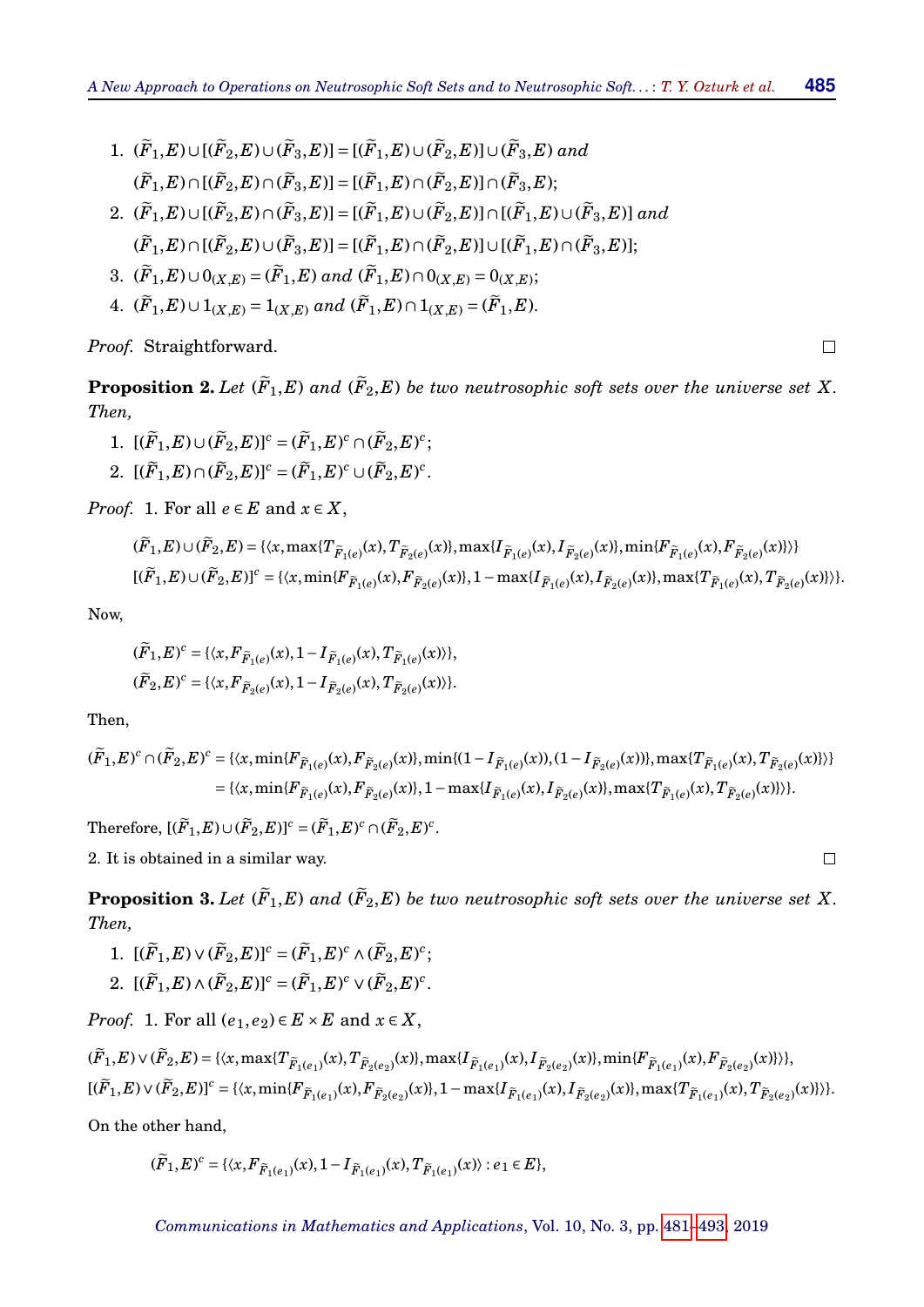$$
(\widetilde{F}_2,E)^c = \{ \langle x, F_{\widetilde{F}_2(e_2)}(x), 1 - I_{\widetilde{F}_2(e_2)}(x), T_{\widetilde{F}_2(e_2)}(x) \rangle : e_2 \in E \}.
$$

Then,

$$
\begin{split} &(\widetilde{F}_{1},E)^{c}\wedge(\widetilde{F}_{2},E)^{c}\\ &=\{\langle x,\min\{F_{\widetilde{F}_{1}(e_{1})}(x),F_{\widetilde{F}_{2}(e_{2})}(x)\},\min\{(1-I_{\widetilde{F}_{1}(e_{1})}(x)),(1-I_{\widetilde{F}_{2}(e_{2})}(x))\},\max\{T_{\widetilde{F}_{1}(e_{1})}(x),T_{\widetilde{F}_{2}(e_{2})}(x)\}\rangle\} \\ &=\{\langle x,\min\{F_{\widetilde{F}_{1}(e_{1})}(x),F_{\widetilde{F}_{2}(e_{2})}(x)\},1-\max\{I_{\widetilde{F}_{1}(e_{1})}(x),I_{\widetilde{F}_{2}(e_{2})}(x)\}\rangle,\max\{T_{\widetilde{F}_{1}(e_{1})}(x),T_{\widetilde{F}_{2}(e_{2})}(x)\}\rangle\}.\end{split}
$$

 $\Box$ 

 $Hence, [(\widetilde{F}_1, E) \vee (\widetilde{F}_2, E)]^c = (\widetilde{F}_1, E)^c \wedge (\widetilde{F}_2, E)^c.$ 

**Example 1.** Suppose that, the universe set *X* given by  $X = \{x_1, x_2, x_3, x_4\}$  and the set of parameters  $E = \{e_1, e_2\}$ . Let us consider neutrosophic soft sets  $(\widetilde{F}_1, E)$  and  $(\widetilde{F}_2, E)$  over the universe set *X* as follows:

$$
(\widetilde{F}_1, E) = \begin{cases} e_1 = \{ \langle x_1, 0.3, 0.7, 0.6 \rangle, \langle x_2, 0.4, 0.3, 0.8, \langle x_3, 0.6, 0.4, 0.5 \rangle, \langle x_4, 0.2, 0.5, 0.4 \rangle \}, \\ e_2 = \{ \langle x_1, 0.4, 0.6, 0.8 \rangle, \langle x_2, 0.3, 0.7, 0.2 \rangle, \langle x_3, 0.3, 0.3, 0.7 \rangle, \langle x_4, 0.1, 0.4, 0.9 \rangle \} \end{cases},
$$
  
\n
$$
(\widetilde{F}_2, E) = \begin{cases} e_1 = \{ \langle x_1, 0.6, 0.6, 0.8 \rangle, \langle x_2, 0.2, 0.9, 0.3 \rangle, \langle x_3, 0.1, 0.2, 0.4 \rangle, \langle x_4, 0.5, 0.4, 0.3 \rangle \}, \\ e_2 = \{ \langle x_1, 0.7, 0.9, 0.5 \rangle, \langle x_2, 0.4, 0.2, 0.3 \rangle, \langle x_3, 0.5, 0.5, 0.4 \rangle, \langle x_4, 0.4, 0.3, 0.6 \rangle \} \end{cases}
$$

Then,

$$
(\tilde{F}_1, E) \cup (\tilde{F}_2, E) = \begin{cases} e_1 = \{(\x_1, 0.6, 0.7, 0.6), (\x_2, 0.4, 0.9, 0.3), (\x_3, 0.6, 0.4, 0.4), (\x_4, 0.5, 0.5, 0.3)\}, \\ e_2 = \{(\x_1, 0.7, 0.9, 0.5), (\x_2, 0.4, 0.7, 0.2), (\x_3, 0.5, 0.5, 0.4), (\x_4, 0.4, 0.4, 0.6)\} \end{cases},
$$
  
\n
$$
(\tilde{F}_1, E) \cap (\tilde{F}_2, E) = \begin{cases} e_1 = \{(\x_1, 0.3, 0.6, 0.8), (\x_2, 0.2, 0.3, 0.8), (\x_3, 0.1, 0.2, 0.5), (\x_4, 0.2, 0.4, 0.4)\}, \\ e_2 = \{(\x_1, 0.4, 0.6, 0.8), (\x_2, 0.3, 0.2, 0.3), (\x_3, 0.3, 0.3, 0.7), (\x_4, 0.1, 0.3, 0.9)\} \end{cases},
$$
  
\n
$$
(\tilde{F}_1, E) \setminus (\tilde{F}_2, E) = \begin{cases} e_1 = \{(\x_1, 0.3, 0.4, 0.6), (\x_2, 0.3, 0.1, 0.8), (\x_3, 0.4, 0.4, 0.5), (\x_4, 0.2, 0.5, 0.5)\}, \\ e_2 = \{(\x_1, 0.4, 0.1, 0.8), (\x_2, 0.3, 0.7, 0.4), (\x_3, 0.3, 0.3, 0.7), (\x_4, 0.1, 0.4, 0.9)\} \end{cases},
$$
  
\n
$$
(\tilde{F}_1, E) \wedge (\tilde{F}_2, E) = \begin{cases} e_1 = \{(\x_1, 0.3, 0.4, 0.6), (\x_2, 0.3, 0.1, 0.8), (\x_3, 0.4, 0.4, 0.5), (\x_
$$

## **4. Neutrosophic Soft Topological Spaces**

In this section, the neutrosophic soft topology based on the redefined operations of the neutrosophic soft union and intersection; the neutrosophic soft null and absolute set above will be defined differently from the study [\[3\]](#page-12-0).

**Definition 13.** Let  $NSS(X, E)$  be the family of all neutrosophic soft sets over the universe set  $X$  and  $\overline{X}^{NSS}_t \subset NSS(X,E)$ . Then  $\overline{X}^{NS}$  is said to be a neutrosophic soft topology on  $X$  if

- 1.  $0_{(X,E)}$  and  $1_{(X,E)}$  belongs to  $\int_{-\pi}^{NSS}$
- 2. the union of any number of neutrosophic soft sets in *NSS <sup>τ</sup>* belongs to *NSS τ*
- 3. the intersection of finite number of neutrosophic soft sets in *NSS <sup>τ</sup>* belongs to *NSS τ* .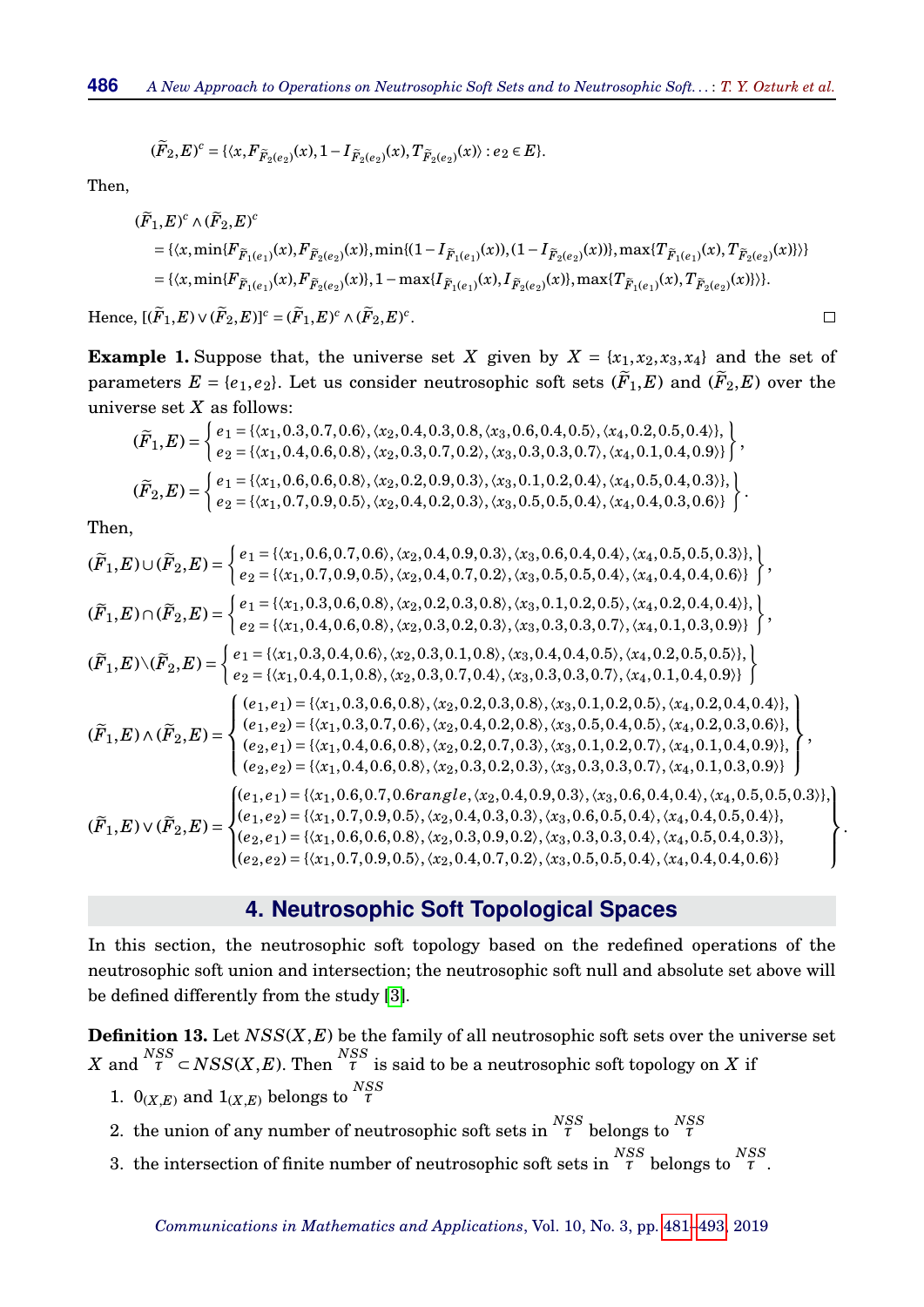Then  $(X, \overset{NSS}{\tau}, E)$  is said to be a neutrosophic soft topological space over  $X.$  Each members of *NSS τ* is said to be neutrosophic soft open set.

**Definition 14.** Let  $(X, \overset{NSS}{\tau}, E)$  be a neutrosophic soft topological space over  $X$  and  $(\widetilde{F}, E)$  be a neutrosophic soft set over *X*. Then  $(F, E)$  is said to be neutrosophic soft closed set iff its complement is a neutrosophic soft open set.

**Proposition 4.** Let  $(X, \overset{NSS}{\tau}, E)$  be a neutrosophic soft topological space over  $X$  . Then

- 1.  $0_{(X,E)}$  and  $1_{(X,E)}$  are neutrosophic soft closed sets over X
- 2. *the intersection of any number of neutrosophic soft closed sets is a neutrosophic soft closed set over X*
- 3. *the union of finite number of neutrosophic soft closed sets is a neutrosophic soft closed set over X .*

*Proof.* It is easily obtained from the definition neutrosophic soft topological space and Proposition [3.](#page-4-0)  $\Box$ 

**Definition 15.** Let  $NSS(X, E)$  be the family of all neutrosophic soft sets over the universe set  $X$ .

- 1. If  $\frac{NSS}{\tau} = \{0_{(X,E)}, 1_{(X,E)}\}$ , then  $\frac{NSS}{\tau}$  is said to be the neutrosophic soft in discrete topology and  $(X, \mathop{{T}}\limits^{NSS}, E)$  is said to be a neutrosophic soft indiscrete topological space over  $X.$
- 2. If  $\frac{NSS}{\tau}$  =  $NSS(X,E)$ , then  $\frac{NSS}{\tau}$  is said to be the neutrosophic soft discrete topology and  $(X, \overset{NSS}{\tau}, E)$  is said to be a neutrosophic soft discrete topological space over  $X.$

**Proposition 5.** Let  $(X, \overset{NSS}{\tau_1}, E)$  and  $(X, \overset{NSS}{\tau_2}, E)$  be two neutrosophic soft topological spaces over  $t$ he same universe set  $X$ . Then  $(X, \frac{NSS}{\tau_1} \cap \frac{NSS}{\tau_2}$ , $E$ ) is neutrosophic soft topological space over  $X$ .

*Proof.* 1. Since  $0_{(X,E)}, 1_{(X,E)} \in \begin{bmatrix} NSS \\ \tau_1 \end{bmatrix}$  and  $0_{(X,E)}, 1_{(X,E)} \in \begin{bmatrix} NSS \\ \tau_2 \end{bmatrix}$ , then  $0_{(X,E)}, 1_{(X,E)} \in \begin{bmatrix} NSS & NSS \\ \tau_1 \end{bmatrix}$ 2. Suppose that  $\{(\widetilde{F}_i, E) | i \in I\}$  be a family of neutrosophic soft sets in  $\begin{bmatrix} NSS & NSS \\ T_1 & 0 & T_2 \end{bmatrix}$ . Then  $(\widetilde{F}_i, E) \in \frac{NSS}{\tau_1}$  and  $(\widetilde{F}_i, E) \in \frac{NSS}{\tau_2}$  for all  $i \in I$ , so  $\bigcup\limits_{i \in I} (\widetilde{F}_i, E) \in \frac{NSS}{\tau_1}$  and  $\bigcup\limits_{i \in I} (\widetilde{F}_i, E) \in \frac{NSS}{\tau_2}$ . Thus  $\bigcup_{i \in I} (\widetilde{F}_i, E) \in \begin{matrix} NSS & NSS \\ \tau_1 & \cap & \tau_2 \end{matrix}$ .

3. Let  $\{(\widetilde{F}_i, E) | i = \overline{1, n}\}$  be a family of the finite number of neutrosophic soft sets in  $\frac{NSS}{l_1} \cap \frac{NSS}{l_2}$ . Then  $(\widetilde{F}_i, E) \in \begin{matrix} NSS \\ \tau_1 \end{matrix}$  and  $(\widetilde{F}_i, E) \in \begin{matrix} NSS \\ \tau_2 \end{matrix}$  for  $i = \overline{1, n}$ , so  $\bigcap_{i=1}^n$  $\bigcap_{i=1}^{n} (\widetilde{F}_i, E) \in \begin{matrix} NSS \\ \tau_1 \end{matrix}$  and  $\bigcap_{i=1}^{n}$  $\bigcap_{i=1}^n (\widetilde{F}_i, E) \in \frac{NSS}{\tau_2}$ . Thus *n* ∩  $\bigcap_{i=1}^n (\widetilde{F}_i, E) \in \begin{matrix} NSS & NSS \\ \tau_1 & \cap & \tau_2 \end{matrix}$ .  $\Box$ 

**Remark 1.** The union of two neutrosophic soft topologies over *X* may not be a neutrosophic soft topology on *X* .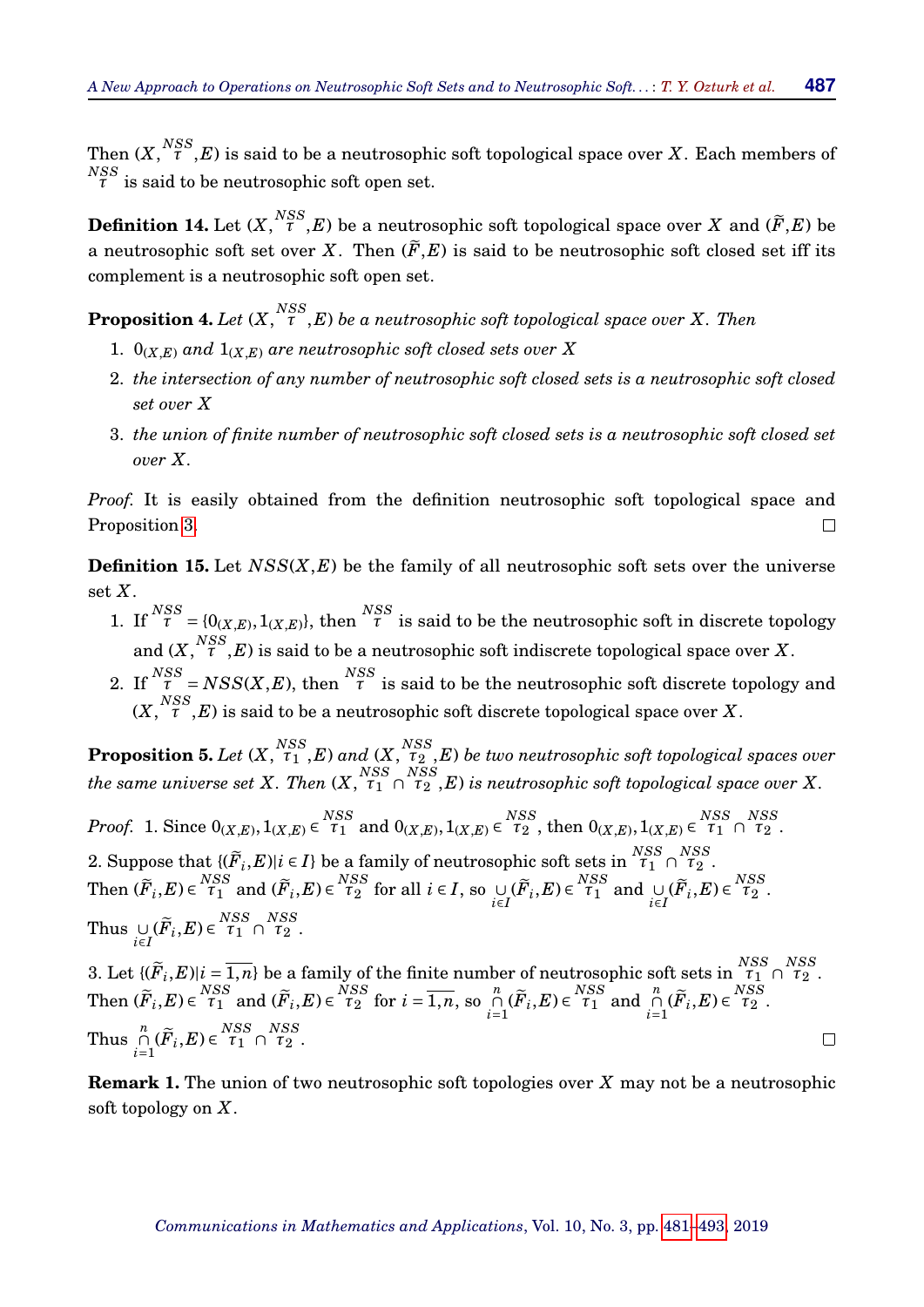<span id="page-7-0"></span>**Example 2.** Let  $X = \{x_1, x_2, x_3\}$  be an initial universe set,  $E = \{e_1, e_2\}$  be a set of parameters and  ${}_{\tau_1}^{NSS} = \{0_{(X,E)}, 1_{(X,E)}, (\widetilde{F}_1, E), (\widetilde{F}_2, E), (\widetilde{F}_3, E)\}$  and

$$
\mathcal{T}_2^{NSS} = \{0_{(X,E)}, 1_{(X,E)}, (\widetilde{F}_2, E), (\widetilde{F}_4, E)\}
$$

be two neutrosophic soft topologies over *X*. Here, the neutrosophic soft sets  $(\tilde{F}_1, E)$ ,  $(\widetilde{F}_2, E), (\widetilde{F}_3, E)$  and  $(\widetilde{F}_4, E)$  over X are defined as following:

$$
(\widetilde{F}_1, E) = \begin{cases} e_1 = \{ \langle x_1, 0.9, 0.4, 0.3 \rangle, \langle x_2, 0.5, 0.6, 0.5 \rangle, \langle x_3, 0.4, 0.5, 0.3 \rangle \}, \\ e_2 = \{ \langle x_1, 0.7, 0.3, 0.4 \rangle, \langle x_2, 0.6, 0.6, 0.2 \rangle, \langle x_3, 0.6, 0.4, 0.5 \rangle \} \end{cases},
$$
  
\n
$$
(\widetilde{F}_2, E) = \begin{cases} e_1 = \{ \langle x_1, 0.7, 0.4, 0.5 \rangle, \langle x_2, 0.4, 0.5, 0.5 \rangle, \langle x_3, 0.3, 0.3, 0.4 \rangle \}, \\ e_2 = \{ \langle x_1, 0.6, 0.2, 0.4 \rangle, \langle x_2, 0.5, 0.4, 0.3 \rangle, \langle x_3, 0.4, 0.1, 0.5 \rangle \} \end{cases},
$$
  
\n
$$
(\widetilde{F}_3, E) = \begin{cases} e_1 = \{ \langle x_1, 0.5, 0.3, 0.6 \rangle, \langle x_2, 0.3, 0.4, 0.7 \rangle, \langle x_3, 0.2, 0.2, 0.5 \rangle \}, \\ e_2 = \{ \langle x_1, 0.4, 0.1, 0.5 \rangle, \langle x_2, 0.4, 0.3, 0.4 \rangle, \langle x_3, 0.1, 0.1, 0.6 \rangle \} \end{cases},
$$
  
\n
$$
(\widetilde{F}_4, E) = \begin{cases} e_1 = \{ \langle x_1, 0.8, 0.5, 0.4 \rangle, \langle x_2, 0.5, 0.6, 0.3 \rangle, \langle x_3, 0.7, 0.6, 0.2 \rangle \}, \\ e_2 = \{ \langle x_1, 0.7, 0.3, 0.3 \rangle, \langle x_2, 0.6, 0.5, 0.1 \rangle, \langle x_3, 0.7, 0.4, 0.3 \rangle \} \end{cases}.
$$

 $Sinee (\widetilde{F}_1, E) \cup (\widetilde{F}_4, E) \notin \frac{NSS}{\tau_1} \cup \frac{NSS}{\tau_2}$ , then  $\frac{NSS}{\tau_1} \cup \frac{NSS}{\tau_2}$  is not a neutrosophic soft topology over *X*.

**Proposition 6.** Let  $(X, \overset{NSS}{\tau}, E)$  be a neutrosophic soft topological space over  $X$  and  $\widetilde{H}^{NSS}_{\tau} = \{(\widetilde{F}_i, E) : (\widetilde{F}_i, E) \in NSS(X, E)\} = \{[e, \widetilde{F}_i(e)]_{e \in E} : (\widetilde{F}_i, E) \in NSS(X, E)\}$  where  $\widetilde{F}_i(e) =$  $\{\langle x, T_{\widetilde{F}_i(e)}(x), I_{\widetilde{F}_i(e)}(x), F_{\widetilde{F}_i(e)}(x)\rangle : x \in X\}$ . Then  $\tau_1 = \{ [T_{\widetilde{F}_i(e)}(X)]_{e \in E} \},$ 

$$
\tau_2 = \{ [I_{\widetilde{F}_i(e)}(X)]_{e \in E} \},
$$

 $\tau_3 = \{ [F_{\widetilde{F}_i(e)}(X)]_{e \in E}^c \}$ 

*define fuzzy soft topologies on X .*

 $Proof. \ \ 1. \ 0_{(X,E)}, 1_{(X,E)} \in \stackrel{NSS}{\tau} \Rightarrow 0, 1 \in \tau_1, \ 0, 1 \in \tau_2 \ \ \text{and} \ \ 0, 1 \in \tau_3$ 

2. Suppose that  $\{(\widetilde{F}_i, E)|i \in I\}$  be a family of neutrosophic soft sets in  $\int_{\tau}^{NSS}$ . Then  $\{ [T_{\tilde{F}_i(e)}(X)]_{e \in E} \}_{i \in I}$  is a family of fuzzy soft sets in  $\tau_1$ ,  $\{ [I_{\tilde{F}_i(e)}(X)]_{e \in E} \}_{i \in I}$  is a family of fuzzy soft sets in  $\tau_2$  and  $\{[F_{\widetilde{F}_i(e)}(X)]_{e\in E}^c\}_{i\in I}$  is a family of fuzzy soft sets in  $\tau_3$ . Since  $\frac{NSS}{\tau}$  is a  $\text{neutrosophic soft topology, then } \bigcup_{i \in I} (\widetilde{F}_i, E) \in \frac{NSS}{\tau}. \text{ That is,}$ 

$$
\bigcup_{i\in I}(\widetilde{F}_i,E)=\{\langle \sup[T_{\widetilde{F}_i(e)}(X)]_{e\in E},\sup[T_{\widetilde{F}_i(e)}(X)]_{e\in E},\inf[T_{\widetilde{F}_i(e)}(X)]_{e\in E}\rangle\}_{i\in I}\in\frac{NSS}{\tau}.
$$

Therefore,

 $\{\sup[T_{\widetilde{F}_i(e)}(X)\}_{e\in E}\}_{i\in I} \in \tau_1$ ,  $\{\sup[I_{\widetilde{F}_i(e)}(X)\}_{e\in E}\}_{i\in I} \in \tau_2$ ,  $\{\sup[F_{\widetilde{F}_i(e)}(X)]_{e\in E}^c\}_{i\in I}\}_{i\in I} \in \tau_3$ .

3. Suppose that  $\{(\widetilde{F}_i, E)|i = \overline{1,n}\}$  be a family of finite neutrosophic soft sets in  $\overline{r}^{NSS}$ .  $\mathrm{Then}\{\!\!\{[T_{\tilde F_i(e)}(X)]_{e\in E}\}_{i=\overline{1,n}}\!\!\}\; \mathrm{is \; a \; family \; of \; fuzzy \; soft \; sets \; in \; \tau_1, \; \{\!\!\{[I_{\tilde F_i(e)}(X)]_{e\in E}\}_{i=\overline{1,n}}\!\!\}\; \mathrm{is \; a \; family}$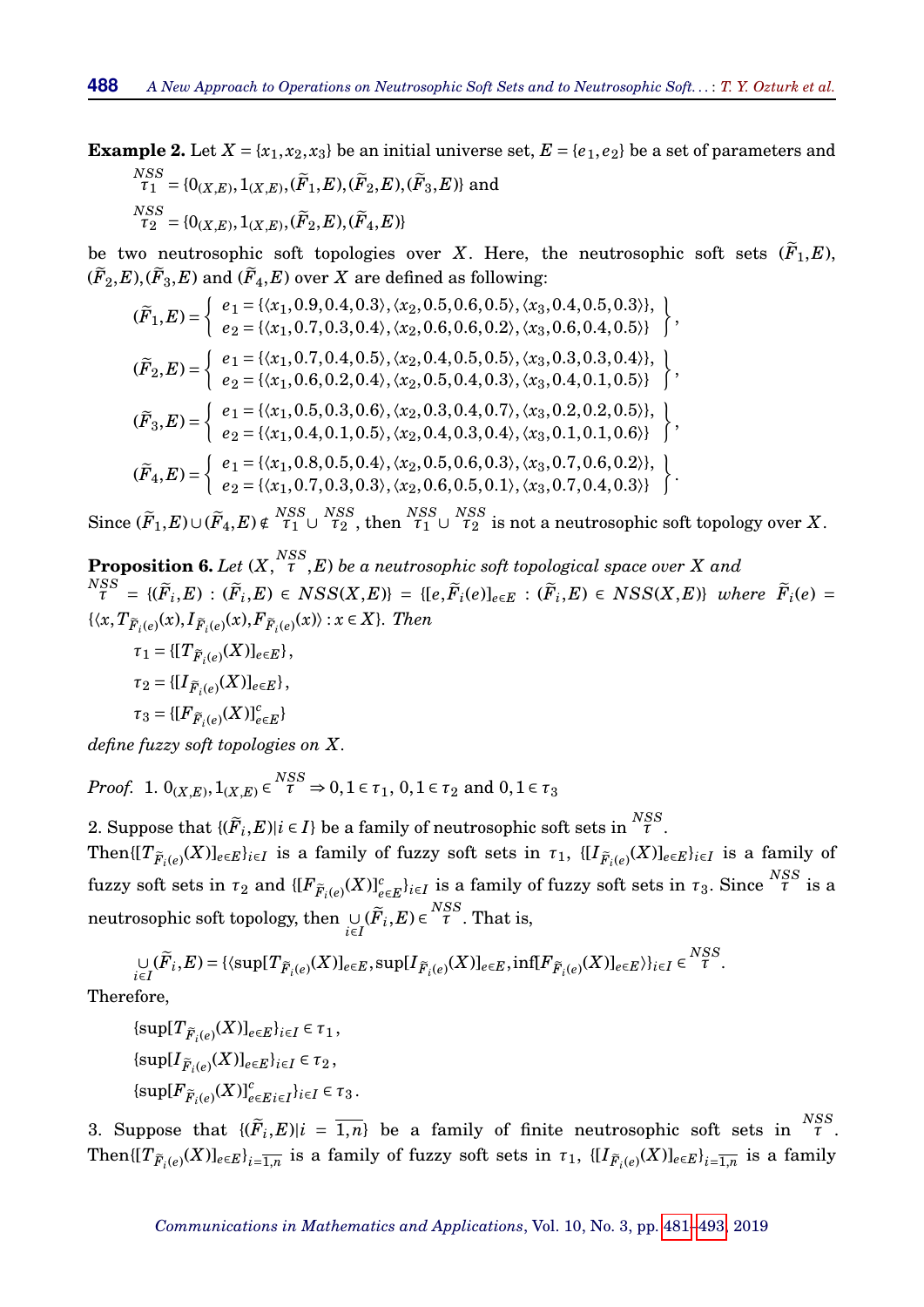of fuzzy soft sets in  $\tau_2$  and  $\{[F_{\widetilde{F}_i(e)}(X)]_{e\in E}^c\}_{i=\overline{1,n}}$  is a family of fuzzy soft sets in  $\tau_3$ . Since  $\overset{NSS}{\tau}$  is a neutrosophic soft topology, then *n* ∩  $\mathop{\cap}\limits_{i=1}^n(\widetilde{F}_i, E)\!\in\!\frac{NSS}{\tau}.$  That is,

$$
\bigcap_{i=1}^n (\widetilde{F}_i, E) = {\langle \min\{T_{\widetilde{F}_i(e)}(X)\}_{e\in E}, \min\{I_{\widetilde{F}_i(e)}(X)\}_{e\in E}, \max\{F_{\widetilde{F}_i(e)}(X)\}_{e\in E}\rangle}_{i=\overline{1,n}} \in \mathcal{K}^{NSS}_{\tau}.
$$

Therefore,

 $\{\min[T_{\widetilde{F}_i(e)}(X)]_{e\in E}\}_{i\in I}\in \tau_1$ ,  $\{\min[I_{\widetilde{F}_i(e)}(X)]_{e\in E}\}_{i\in I}\in \tau_2$ ,  $\{\min[F_{\widetilde{F}_i(e)}(X)]_{e\in E}^c\}_{i\in I}\in \tau_3$ .  $\Box$ This completes the proof.

**Remark 2.** Generally, converse of the above proposition is not true.

<span id="page-8-0"></span>**Example 3.** Let  $X = \{x_1, x_2, x_3\}$  be a initial universe,  $E = \{e_1, e_2\}$  be a set of parameters and

$$
^{NSS}_{\tau}=\{0_{(X,E)},1_{(X,E)},(\widetilde{F}_1,E),(\widetilde{F}_2,E),(\widetilde{F}_3,E)\}
$$

be a family of neutrosophic soft sets over *X* . Here, the neutrosophic soft sets  $(F_1, E)$ ,  $(F_2, E)$  and  $(\widetilde{F}_3, E)$  over *X* are defined as following:

$$
(\widetilde{F}_1, E) = \begin{cases} e_1 = \{ \langle x_1, 0.7, 0.3, 0.2 \rangle, \langle x_2, 0.5, 0.4, 0.6 \rangle, \langle x_3, 0.5, 0.3, 0.1 \rangle \}, \\ e_2 = \{ \langle x_1, 0.4, 0.5, 0.3 \rangle, \langle x_2, 0.2, 0.3, 0.5 \rangle, \langle x_3, 0, 0.4, 0.5 \rangle \} \end{cases},
$$
  
\n
$$
(\widetilde{F}_2, E) = \begin{cases} e_1 = \{ \langle x_1, 0.6, 0.5, 0.3 \rangle, \langle x_2, 0.4, 0.6, 0.6 \rangle, \langle x_3, 0.3, 0.5, 0.6 \rangle \}, \\ e_2 = \{ \langle x_1, 0.3, 0.6, 0.5 \rangle, \langle x_2, 0.1, 0.7, 0.6 \rangle, \langle x_3, 0.06, 0.5 \rangle \} \end{cases},
$$
  
\n
$$
(\widetilde{F}_3, E) = \begin{cases} e_1 = \{ \langle x_1, 0.8, 0.4, 0.5 \rangle, \langle x_2, 0.5, 0.5, 0.8 \rangle, \langle x_3, 0.5, 0.4, 0.7 \rangle \}, \\ e_2 = \{ \langle x_1, 0.5, 0.5, 0.7 \rangle, \langle x_2, 0.4, 0.6, 0.7 \rangle, \langle x_3, 0.6, 0.5, 0.9 \rangle \} \end{cases}.
$$

Then,

$$
\begin{aligned} &\tau_1 = \{\langle T_{\tilde{F}_{0_{(X,E)}}(e)}(X), T_{\tilde{F}_{1_{(X,E)}}(e)}(X), T_{\tilde{F}_{1(e)}}(X), T_{\tilde{F}_{2}(e)}(X), T_{\tilde{F}_{3}(e)}(X)\rangle_{e\in E}\},\\ &\tau_2 = \{\langle I_{\tilde{F}_{0_{(X,E)}}(e)}(X), I_{\tilde{F}_{1(X,E)}(e)}(X), I_{\tilde{F}_{1}(e)}(X), I_{\tilde{F}_{2}(e)}(X), I_{\tilde{F}_{3}(e)}(X)\rangle_{e\in E}\},\\ &\tau_3 = \{\langle F_{\tilde{F}_{0_{(X,E)}}(e)}(X), F_{\tilde{F}_{1(X,E)}(e)}(X), F_{\tilde{F}_{1}(e)}(X), F_{\tilde{F}_{2}(e)}(X), F_{\tilde{F}_{3}(e)}(X)\rangle_{e\in E}\}, \end{aligned}
$$

are fuzzy soft topologies on *X* . For example,

$$
\tau_1 = \left\{\begin{array}{l}\langle (0,0,0), (1,1,1), (0.7,0.5,0.5), (0.6,0.4,0.3), (0.8,0.5,0.5) \rangle_{e_1}, \\ \langle (0,0,0), (1,1,1), (0.4,0.2,0), (0.3,0.1,0), (0.5,0.4,0.6) \rangle_{e_2} \end{array}\right\}
$$

and so on.

On the other hand, since  $(\widetilde{F}_2,E) \cap (\widetilde{F}_3,E) \notin \frac{NSS}{\tau}, \frac{NSS}{\tau}$  is not a neutrosophic soft topology on *X*.

**Proposition 7.** Let  $(X, \overset{NSS}{\tau}, E)$  be a neutrosophic soft topological space over  $X$  . Then  $\tau_{1_e} = \{ [T_{\widetilde{F}(e)}(X)] : (\widetilde{F}, E) \in \frac{NSS}{\tau} \},$  $\tau_{2_e} = \{ [I_{\widetilde{F}(e)}(X)] : (\widetilde{F}, E) \in \frac{NSS}{\tau} \},\$  $\tau_{3_e} = \{ [F_{\widetilde{F}(e)}(X)]^c : (\widetilde{F}, E) \in \frac{NSS}{\tau} \}$ *for each*  $e \in E$ *, define fuzzy topologies on*  $X$ *.* 

*Proof.* Straightforward.

 $\Box$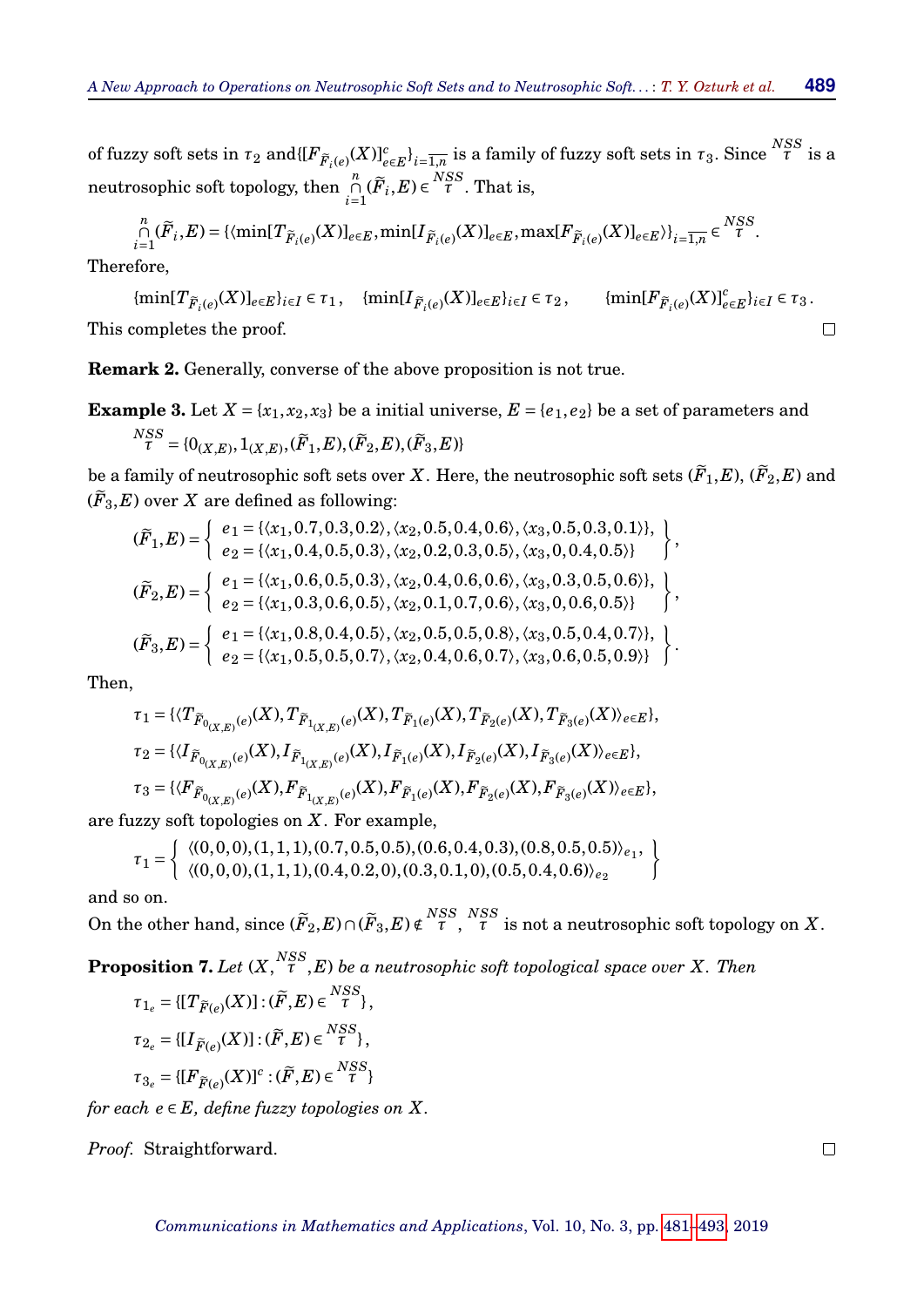**Remark 3.** Generally, converse of the above proposition is not true.

**Example 4.** Let us consider the Example [3.](#page-8-0) Then,

$$
\begin{aligned} &\tau_{1_{e_1}} = \{T_{\tilde{F}_{0_{(X,E)}}(e_1)}(X), T_{\tilde{F}_{1(X,E)}(e_1)}(X), T_{\tilde{F}_1(e_1)}(X), T_{\tilde{F}_2(e_1)}(X), T_{\tilde{F}_3(e_1)}(X)\},\\ &\tau_{2_{e_1}} = \{I_{\tilde{F}_{0_{(X,E)}}(e_1)}(X), I_{\tilde{F}_{1(X,E)}(e_1)}(X), I_{\tilde{F}_1(e_1)}(X), I_{\tilde{F}_2(e_1)}(X), I_{\tilde{F}_3(e_1)}(X)\},\\ &\tau_{3_{e_1}} = \{F_{\tilde{F}_{0_{(X,E)}}(e_1)}(X), F_{\tilde{F}_{1(X,E)}(e_1)}(X), F_{\tilde{F}_1(e_1)}(X), F_{\tilde{F}_2(e_1)}(X), F_{\tilde{F}_3(e_1)}(X)\}, \end{aligned}
$$

are fuzzy topologies on *X* . For example,

*τ*1*e*<sup>1</sup> = {(0,0,0),(1,1,1),(0.7,0.5,0.5),(0.6,0.4,0.3),(0.8,0.5,0.5)}

and so on. Here,  $\{\tau_{1_{e_1}},\tau_{2_{e_1}},\tau_{3_{e_1}}\}$  and  $\{\tau_{1_{e_2}},\tau_{2_{e_2}},\tau_{3_{e_2}}\}$  are fuzzy tritopology on  $X.$  But  $\stackrel{NSS}{\tau}$  is not a neutrosophic soft topology on *X* .

**Definition 16.** Let  $(X, \overset{NSS}{\tau}, E)$  be a neutrosophic soft topological space over  $X$  and  $(\widetilde{F}, E) \in$  $NSS(X, E)$  be a neutrosophic soft set. Then, the neutrosophic soft interior of  $(\widetilde{F}, E)$ , denoted  $(\widetilde{F}, E)^\circ$ , is defined as the neutrosophic soft union of all neutrosophic soft open subsets of  $(\widetilde{F}, E)$ .

Clearly,  $(\widetilde{F}, E)^\circ$  is the biggest neutrosophic soft open set that is contained by  $(\widetilde{F}, E)$ .

**Example 5.** Let us consider the neutrosophic soft topology *NSS τ*<sup>1</sup> given in Example [2.](#page-7-0) Suppose that an any  $(\widetilde{F}, E) \in NSS(X, E)$  is defined as following:

$$
(\widetilde{F},E) = \left\{\n\begin{array}{l}\ne_1 = \{\langle x_1, 0.8, 0.5, 0.2 \rangle, \langle x_2, 0.5, 0.6, 0.3 \rangle, \langle x_3, 0.4, 0.4, 0.3 \rangle\}, \\
e_2 = \{\langle x_1, 0.8, 0.4, 0.1 \rangle, \langle x_2, 0.7, 0.6, 0.2 \rangle, \langle x_3, 0.8, 0.4, 0.4 \rangle\}\n\end{array}\n\right\}.
$$

 $\text{Then } 0_{(X,E)}, \ (\widetilde{F}_2,E), \ (\widetilde{F}_3,E) \subseteq (\widetilde{F},E). \text{ Therefore, } (\widetilde{F},E)^\circ = 0_{(X,E)} \cup (\widetilde{F}_2,E) \cup (\widetilde{F}_3,E) = (\widetilde{F}_2,E).$ 

**Theorem 1.** Let  $(X, \n\begin{bmatrix} NSS \end{bmatrix}, E)$  be a neutrosophic soft topological space over  $X$  and  $(\widetilde{F}, E) \in$  $NSS(X, E)$ . ( $\widetilde{F}, E$ ) is a neutrosophic soft open set iff ( $\widetilde{F}, E$ ) = ( $\widetilde{F}, E$ )°.

*Proof.* Let  $(\tilde{F}, E)$  be a neutrosophic soft open set. Then the biggest neutrosophic soft open set that is contained by  $(\widetilde{F}, E)$  is equal to  $(\widetilde{F}, E)$ . Hence,  $(\widetilde{F}, E) = (\widetilde{F}, E)^\circ$ .

Conversely, it is known that  $(\widetilde{F}, E)^\circ$  is a neutrosophic soft open set and if  $(\widetilde{F}, E) = (\widetilde{F}, E)^\circ$ , then  $(\widetilde{F}, E)$  is a neutrosophic soft open set.

**Theorem 2.** Let  $(X, \tilde{T}, E)$  be a neutrosophic soft topological space over  $X$  and  $(\tilde{F}_1, E), (\tilde{F}_2, E) \in$ *NSS*(*X*,*E*)*. Then,*

- 1.  $[(\widetilde{F}_1, E)^{\circ}]^{\circ} = (\widetilde{F}_1, E)^{\circ}$ ,
- 2.  $(0_{(X,E)})^{\circ} = 0_{(X,E)}$  and  $(1_{(X,E)})^{\circ} = 1_{(X,E)}$ ,
- 3.  $(\widetilde{F}_1, E) \subseteq (\widetilde{F}_2, E) \Rightarrow (\widetilde{F}_1, E)^\circ \subseteq (\widetilde{F}_2, E)^\circ,$
- $4. \ [(\widetilde{F}_1, E) \cap (\widetilde{F}_2, E)]^\circ = (\widetilde{F}_1, E)^\circ \cap (\widetilde{F}_2, E)^\circ,$
- 5.  $(\widetilde{F}_1, E)^\circ \cup (\widetilde{F}_2, E)^\circ \subseteq [(\widetilde{F}_1, E) \cup (\widetilde{F}_2, E)]^\circ.$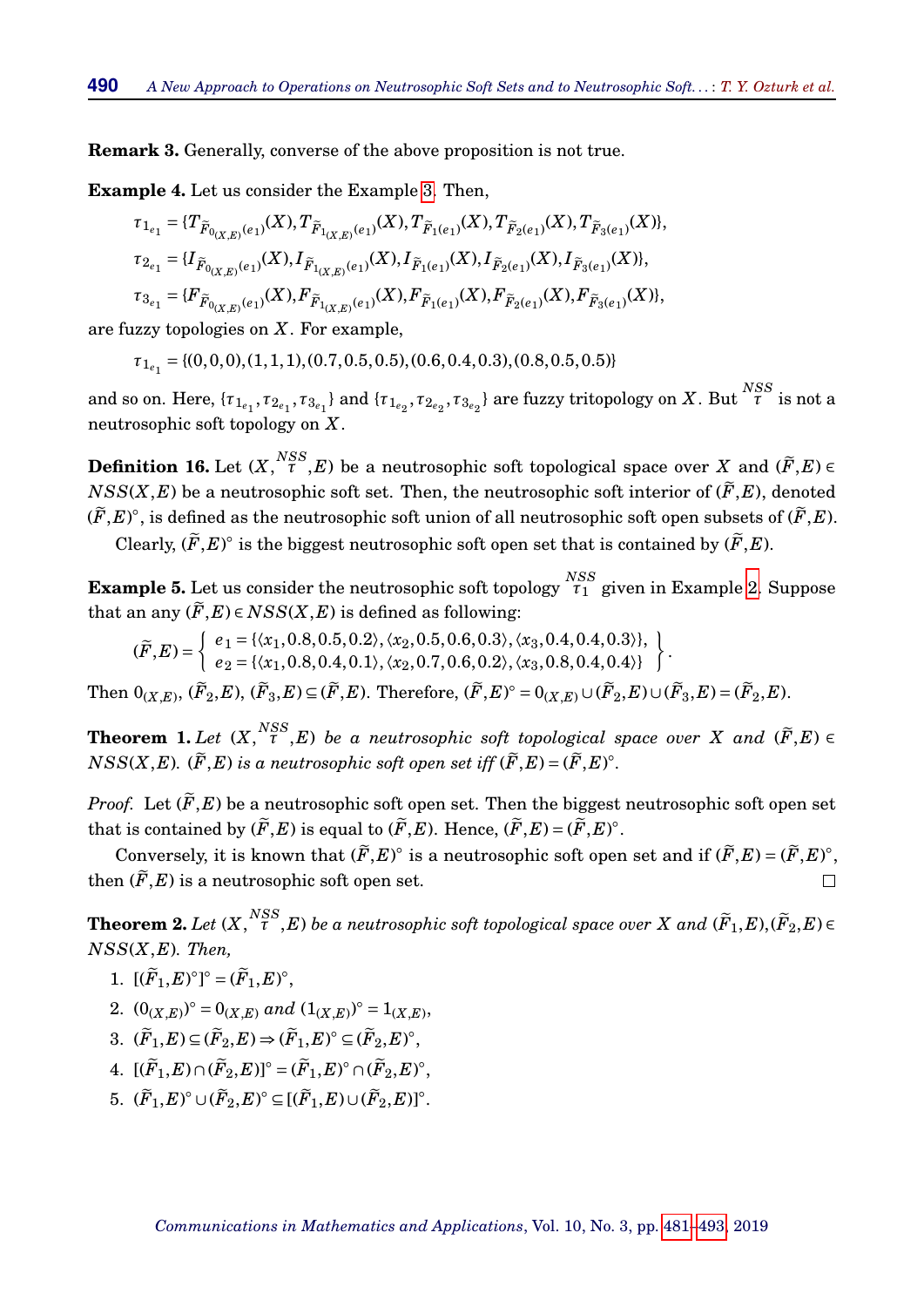*Proof.* 1. Let  $(\tilde{F}_1, E)^\circ = (\tilde{F}_2, E)$ . Then  $(\tilde{F}_2, E) \in \bigvee^{NSS}$  iff  $(\tilde{F}_2, E) = (\tilde{F}_2, E)^\circ$ . So,  $[(\tilde{F}_1, E)^\circ]^\circ = (\tilde{F}_1, E)^\circ$ .

2. Straighforward.

3. It is known that  $(\widetilde{F}_1, E)^\circ \subseteq (\widetilde{F}_1, E) \subseteq (\widetilde{F}_2, E)$  and  $(\widetilde{F}_2, E)^\circ \subseteq (\widetilde{F}_2, E)$ . Since  $(\widetilde{F}_2, E)^\circ$  is the biggest  ${\rm neutron}$  and so,  $(\widetilde{F}_1, E)^\circ \subseteq (\widetilde{F}_2, E)^\circ$ .

4. Since  $(\widetilde{F}_1, E) \cap (\widetilde{F}_2, E) \subseteq (\widetilde{F}_1, E)$  and  $(\widetilde{F}_1, E) \cap (\widetilde{F}_2, E) \subseteq (\widetilde{F}_2, E)$ ,  $\text{then } [(\widetilde{F}_1, E) \cap (\widetilde{F}_2, E)]^\circ \subseteq (\widetilde{F}_1, E)^\circ \text{ and } [(\widetilde{F}_1, E) \cap (\widetilde{F}_2, E)]^\circ \subseteq (\widetilde{F}_2, E)^\circ \text{ and so,}$  $[(\widetilde{F}_1,E)\cap (\widetilde{F}_2,E)]^\circ\subseteq (\widetilde{F}_1,E)^\circ\cap (\widetilde{F}_2,E)^\circ.$ 

On the other hand, since  $(\widetilde{F}_1, E)^\circ \subseteq (\widetilde{F}_1, E)$  and  $(\widetilde{F}_2, E)^\circ \subseteq (\widetilde{F}_2, E)$ , then  $(\widetilde{F}_1, E)^\circ \cap (\widetilde{F}_2, E)^\circ \subseteq$  $(\widetilde{F}_1,E)\cap(\widetilde{F}_2,E)$ . Besides,  $[(\widetilde{F}_1,E)\cap(\widetilde{F}_2,E)]^\circ\subseteq(\widetilde{F}_1,E)\cap(\widetilde{F}_2,E)$  and it is the biggest neutrosophic  $\text{soft open set. Therefore, } (\tilde{F}_1, E)^\circ \cap (\tilde{F}_2, E)^\circ \subseteq [(\tilde{F}_1, E) \cap (\tilde{F}_2, E)]^\circ. \text{ Thus, } [(\tilde{F}_1, E) \cap (\tilde{F}_2, E)]^\circ = \tilde{F}_1(\tilde{F}_2, E)$  $(\widetilde{F}_1, E)^\circ \cap (\widetilde{F}_2, E)^\circ.$ 

5. Since  $(\widetilde{F}_1,E) \subseteq (\widetilde{F}_1,E) \cup (\widetilde{F}_2,E)$  and  $(\widetilde{F}_2,E) \subseteq (\widetilde{F}_1,E) \cup (\widetilde{F}_2,E)$ , then  $(\widetilde{F}_1,E)^\circ \subseteq [(\widetilde{F}_1,E) \cup (\widetilde{F}_2,E)]^\circ$  $\text{and } (\widetilde{F}_2, E)^\circ \subseteq [(\widetilde{F}_1, E) \cup (\widetilde{F}_2, E)]^\circ. \text{ Therefore, } (\widetilde{F}_1, E)^\circ \cup (\widetilde{F}_2, E)^\circ \subseteq [(\widetilde{F}_1, E) \cup (\widetilde{F}_2, E)]^\circ.$ 

**Definition 17.** Let  $(X, \overset{NSS}{\tau}, E)$  be a neutrosophic soft topological space over  $X$  and  $(\widetilde{F}, E) \in$  $NSS(X, E)$  be a neutrosophic soft set. Then, the neutrosophic soft closure of  $(\widetilde{F}, E)$ , denoted  $(\widetilde{F},E)$ , is defined as the neutrosophic soft intersection of all neutrosophic soft closed supersets of  $(F, E)$ .

Clearly,  $(\widetilde{F}, E)$  is the smallest neutrosophic soft closed set that containing  $(\widetilde{F}, E)$ .

**Example 6.** Let us consider the neutrosophic soft topology *NSS τ*<sup>1</sup> given in Example [2.](#page-7-0) Suppose that an any  $(\widetilde{F}, E) \in NSS(X, E)$  is defined as following:

$$
(\widetilde{F},E) = \left\{\n\begin{array}{l}\ne_1 = \{\langle x_1, 0.2, 0.5, 0.9 \rangle, \langle x_2, 0.5, 0.3, 0.7 \rangle, \langle x_3, 0.2, 0.4, 0.6 \rangle\}, \\
e_2 = \{\langle x_1, 0.1, 0.4, 0.8 \rangle, \langle x_2, 0.1, 0.3, 0.7 \rangle, \langle x_3, 0.3, 0.4, 0.8 \rangle\}\n\end{array}\n\right\}.
$$

Obviously,  $0_{(X,E)}^c$ ,  $1_C^c$  $^c_{(X,E)},\, (\widetilde{F}_1,E)^c,\, (\widetilde{F}_2,E)^c$  and  $(\widetilde{F}_3,E)^c$  are all neutrosophic soft closed sets over  $(X, \begin{smallmatrix}NSS\ \tau_1 \end{smallmatrix}, E).$  They are given as following:

$$
0_{(X,E)}^c = 1_{(X,E)}, \ 1_{(X,E)}^c = 0_{(X,E)}
$$
\n
$$
(\tilde{F}_1, E)^c = \begin{cases} e_1 = \{ \langle x_1, 0.3, 0.6, 0.9 \rangle, \langle x_2, 0.5, 0.4, 0.5 \rangle, \langle x_3, 0.3, 0.5, 0.4 \rangle \}, \\ e_2 = \{ \langle x_1, 0.4, 0.7, 0.7 \rangle, \langle x_2, 0.2, 0.4, 0.6 \rangle, \langle x_3, 0.5, 0.6, 0.6 \rangle \} \end{cases},
$$
\n
$$
(\tilde{F}_2, E)^c = \begin{cases} e_1 = \{ \langle x_1, 0.5, 0.6, 0.7 \rangle, \langle x_2, 0.5, 0.5, 0.4 \rangle, \langle x_3, 0.4, 0.7, 0.3 \rangle \}, \\ e_2 = \{ \langle x_1, 0.4, 0.8, 0.6 \rangle, \langle x_2, 0.3, 0.6, 0.5 \rangle, \langle x_3, 0.5, 0.9, 0.4 \rangle \} \end{cases},
$$
\n
$$
(\tilde{F}_3, E)^c = \begin{cases} e_1 = \{ \langle x_1, 0.6, 0.7, 0.5 \rangle, \langle x_2, 0.7, 0.6, 0.3 \rangle, \langle x_3, 0.5, 0.8, 0.2 \rangle \}, \\ e_2 = \{ \langle x_1, 0.5, 0.9, 0.4 \rangle, \langle x_2, 0.4, 0.7, 0.4 \rangle, \langle x_3, 0.6, 0.9, 0.1 \rangle \} \end{cases}.
$$

 $\widetilde{\mathbf{I}}_{(X,E)}^c$ ,  $(\widetilde{F}_1, E)^c$ ,  $(\widetilde{F}_2, E)^c$ ,  $(\widetilde{F}_3, E)^c \supseteq (\widetilde{F}, E)$ . Therefore,  $(\widetilde{F}, E) = 1_c^c$  $^c_{(X,E)}\cap (\widetilde{F}_1,E)^c\cap (\widetilde{F}_2,E)^c\cap$  $(\widetilde{F}_3, E)^c = (\widetilde{F}_1, E)^c$ .

**Theorem 3.** Let  $(X, \n\begin{bmatrix} NSS \end{bmatrix}, E)$  be a neutrosophic soft topological space over  $X$  and  $(\widetilde{F}, E) \in$  $NSS(X, E)$ *.* ( $\widetilde{F}, E$ ) is neutrosophic soft closed set iff ( $\widetilde{F}, E$ ) = ( $\widetilde{F}, E$ )*.*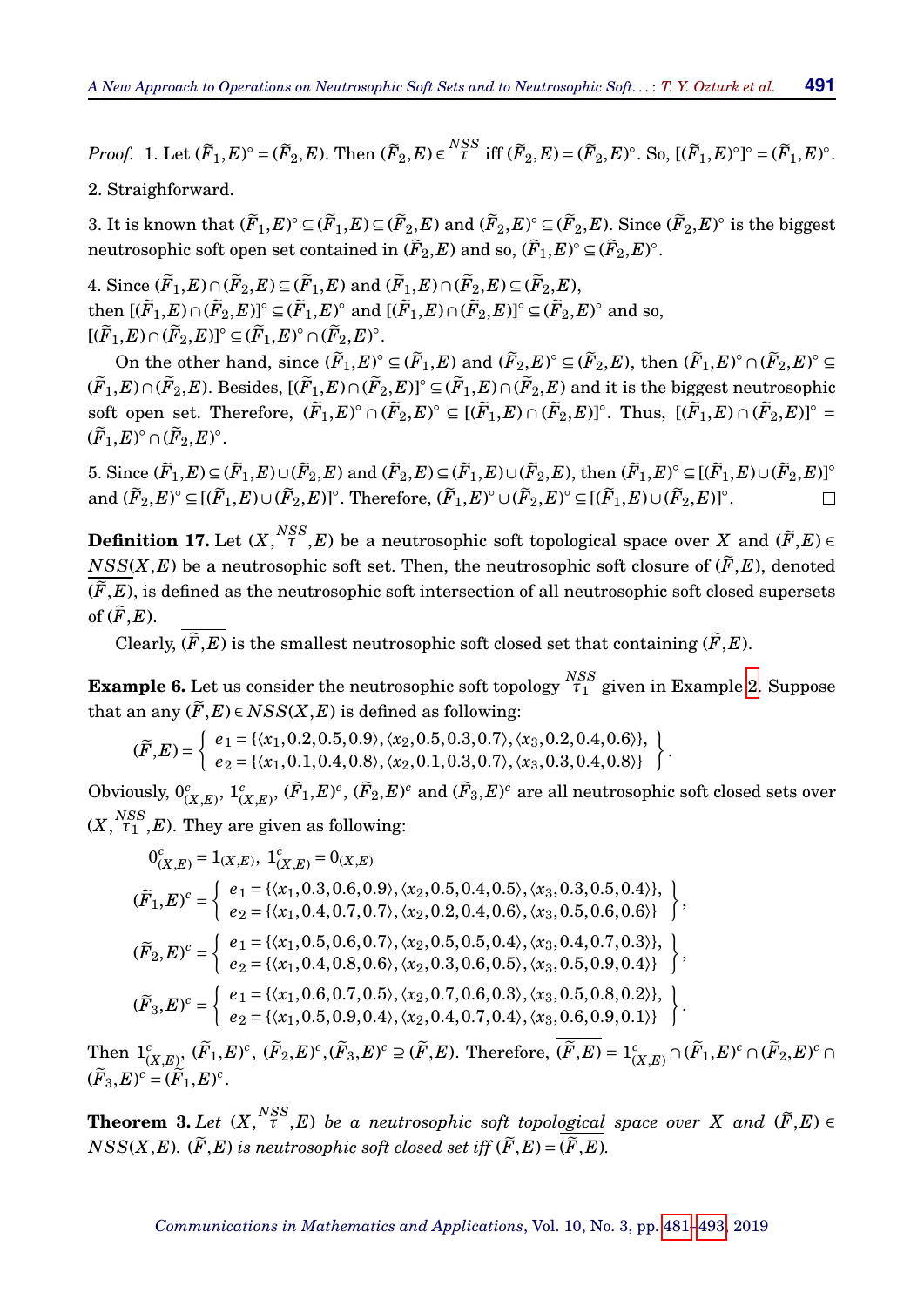*Proof.* Straightforward.

**Theorem 4.** Let  $(X, \tilde{T}, E)$  be a neutrosophic soft topological space over  $X$  and  $(\tilde{F}_1, E), (\tilde{F}_2, E) \in$ *NSS*(*X*,*E*)*. Then,*

1. 
$$
[\overline{(\widetilde{F}_1, E)}] = \overline{(\widetilde{F}_1, E)},
$$
  
\n2. 
$$
\overline{(0_{(X,E)})} = 0_{(X,E)} \text{ and } \overline{(1_{(X,E)})} = 1_{(X,E)}
$$
  
\n3. 
$$
\overline{(\widetilde{F}_1, E)} \subseteq (\widetilde{F}_2, E) \Rightarrow (\overline{\widetilde{F}_1, E}) \subseteq (\overline{\widetilde{F}_2, E}),
$$
  
\n4. 
$$
\overline{[(\widetilde{F}_1, E) \cup (\widetilde{F}_2, E)]} = \overline{(\widetilde{F}_1, E)} \cup (\overline{\widetilde{F}_2, E}),
$$
  
\n5. 
$$
\overline{[(\widetilde{F}_1, E) \cap (\widetilde{F}_2, E)]} \subseteq \overline{(\widetilde{F}_1, E) \cap (\widetilde{F}_2, E)}.
$$

*Proof.* 1. Let  $(\widetilde{F}_1, E) = (\widetilde{F}_2, E)$ . Then,  $(\widetilde{F}_2, E)$  is a neutrosophic soft closed set. Hence,  $(\widetilde{F}_2, E)$  and  $(\widetilde{F}_2, E)$  are equal. Therefore,  $[(\widetilde{F}_1, E)] = (\widetilde{F}_1, E)$ .

2. Straightforward.

3. It is known that  $(\widetilde{F}_1, E) \subseteq (\widetilde{F}_1, E)$  and  $(\widetilde{F}_2, E) \subseteq (\widetilde{F}_2, E)$  and so,  $(\widetilde{F}_1, E) \subseteq (\widetilde{F}_2, E) \subseteq (\widetilde{F}_2, E)$ . Since  $(\widetilde{F}_1, E)$  is the smallest neutrosophic soft closed set containing  $(\widetilde{F}_1, E)$ , then  $(\widetilde{F}_1, E) \subseteq (\widetilde{F}_2, E)$ .

4. Since  $(\widetilde{F}_1, E) \subseteq (\widetilde{F}_1, E) \cup (\widetilde{F}_2, E)$  and  $(\widetilde{F}_2, E) \subseteq (\widetilde{F}_1, E) \cup (\widetilde{F}_2, E)$ , then  $(\widetilde{F}_1, E) \subseteq [(\widetilde{F}_1, E) \cup (\widetilde{F}_2, E)]$ and  $(\widetilde{F}_2, \widetilde{E}) \subseteq [(\widetilde{F}_1, E) \cup (\widetilde{F}_2, \widetilde{E})]$  and so,  $(\widetilde{F}_1, \widetilde{E}) \cup (\widetilde{F}_2, \widetilde{E}) \subseteq [(\widetilde{F}_1, E) \cup (\widetilde{F}_2, \widetilde{E})]$ .

Conversely, since  $(\widetilde{F}_1, E) \subseteq (\overline{\widetilde{F}_1}, E)$  and  $(\widetilde{F}_2, E) \subseteq (\overline{\widetilde{F}_2}, E)$ , then  $(\widetilde{F}_1, E) \cup (\widetilde{F}_2, E) \subseteq (\overline{\widetilde{F}_1}, E) \cup (\overline{\widetilde{F}_2}, E)$ . Besides,  $[(\tilde{F}_1, E) \cup (\tilde{F}_2, E)]$  is the smallest neutrosophic soft closed set that containing  $(\tilde{F}_1, E) \cup$  $(\widetilde{F}_2,E)$ . Therefore,  $[(\widetilde{F}_1,E)\cup(\widetilde{F}_2,E)]\subseteq(\widetilde{F}_1,E)\cup(\widetilde{F}_2,E)$ . Thus,  $[(\widetilde{F}_1,E)\cup(\widetilde{F}_2,E)]=(\widetilde{F}_1,E)\cup(\widetilde{F}_2,E)$ . 5. Since  $(\widetilde{F}_1, E) \cap (\widetilde{F}_2, E) \subseteq (\overline{\widetilde{F}_1, E}) \cap (\overline{\widetilde{F}_2, E})$  and  $\overline{[(\widetilde{F}_1, E) \cap (\widetilde{F}_2, E)]}$  is the smallest neutrosophic soft closed set that containing  $(\widetilde{F}_1, E) \cap (\overline{\widetilde{F}_2}, E)$ , then  $\overline{[(\widetilde{F}_1, E) \$ soft closed set that containing  $(\widetilde{F}_1, E) \cap (\widetilde{F}_2, E)$ , then  $[(\overline{\widetilde{F}_1}, \overline{E}) \cap (\overline{\widetilde{F}_2}, E)] \subseteq (\overline{\widetilde{F}_1}, \overline{E}) \cap (\overline{\widetilde{F}_2}, E)$ .

**Theorem 5.** Let  $(X, \n\begin{bmatrix} NSS \\ T, E \end{bmatrix})$  be a neutrosophic soft topological space over  $X$  and  $(\widetilde{F}, E) \in$ *NSS*(*X*,*E*)*. Then,*

1.  $[(\widetilde{F},E)]^c = [(\widetilde{F},E)^c]^{\circ},$ 2.  $[(\widetilde{F}, E)^{\circ}]^{c} = \overline{[(\widetilde{F}, E)^{c}]}$ . *Proof.* 1.  $\overline{(\widetilde{F},E)} = \bigcap \{(\widetilde{G},E) \in \begin{matrix} NSS\\ \tau^c \end{matrix}$  $\widetilde{\tau}^c$  : ( $\widetilde{G}, E$ )  $\supseteq$  ( $\widetilde{F}, E$ )}  $\implies [\overline{(\widetilde{F},E)}]^c = [\bigcap \{(\widetilde{G},E) \in \begin{matrix} NSS\\ \tau^c \end{matrix}$  $\{\widetilde{G}, \widetilde{G}, E\} \supseteq \{\widetilde{F}, E\}\}^c = \cup \{(\widetilde{G}, E)^c \in \frac{NSS}{\tau} : (\widetilde{G}, E)^c \subseteq (\widetilde{F}, E)^c\} = [(\widetilde{F}, E)^c]^c.$ 2.  $(\widetilde{F}, E)^{\circ} = \cup \{(\widetilde{G}, E) \in \frac{NSS}{\tau} : (\widetilde{G}, E) \subseteq (\widetilde{F}, E)\}$  $\Longrightarrow$   $[(\widetilde{F}, E)^{\circ}]^{c} = [\cup \{(\widetilde{G}, E) \in \frac{NSS}{\tau} : (\widetilde{G}, E) \subseteq (\widetilde{F}, E)\}]^{c} = \cap \{(\widetilde{G}, E)^{c} \in \frac{NSS}{\tau^{c}}\}$  $\widetilde{\tau}^c$  : $(\widetilde{G}, E)^c \supseteq (\widetilde{F}, E)^c$  $=[(\widetilde{F}, E)^c]$ .

## **5. Conclusion**

<span id="page-11-0"></span>In this paper, we re-introduce some operations of neutrosophic soft set and the concept of neutrosophic soft topological spaces. Finally, we investigate the properties of neutrosophic soft topological spaces and the relationships between neutrosophic soft topology and fuzzy topology;